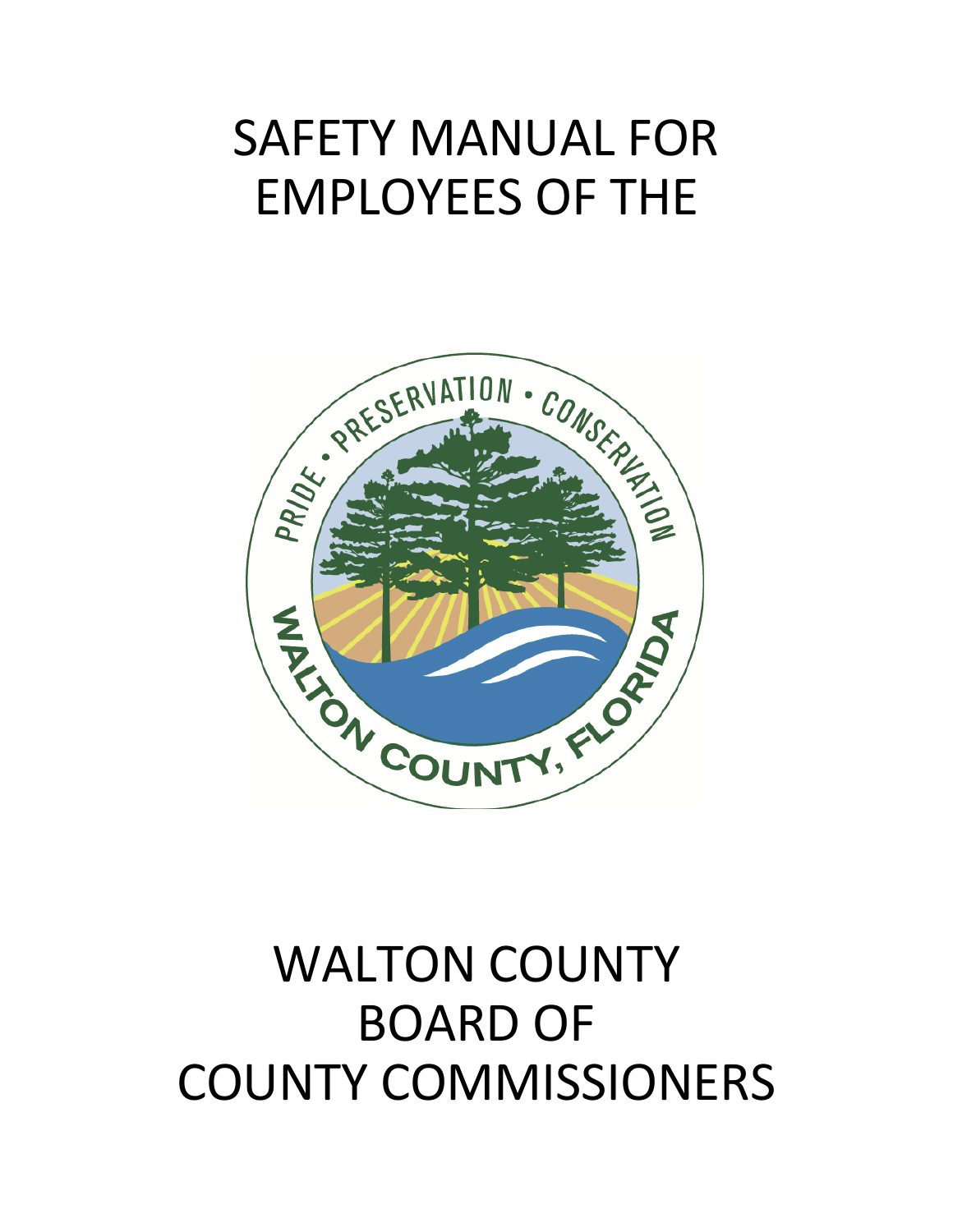### **TABLE OF CONTENTS**

#### **SECTION PAGE**

| 1. INSURANCE AND WORKERS' COMP PROGRAM 1<br>2. RESPONSIBILITIES WITHIN THE SAFETY PROGRAM 2<br>3. COUNTY SAFETY ADVISORY COMMITTEE 3              |
|---------------------------------------------------------------------------------------------------------------------------------------------------|
| 4. DISCIPLINARY ACTION 4<br>5. SAFETY RECOGNITION (RESERVED) 5                                                                                    |
| 6. INCIDENT/ACCIDENT REPORTING PROCEDURES 5<br>7. SAFETY INSPECTIONS/AUDITS 7                                                                     |
| 8. SAFETY TRAINING AND EDUCATION 8<br>9. HAZARD COMMUNICATIONS STANDARD 8                                                                         |
| 10 LOCKOUT / TAGOUT PROCEDURES 10<br>11. CONFINED SPACE ENTRY (RESERVED) 10<br>12. BLOODBORNE PATHOGENS - EXPOSURE CONTROL PLAN 10                |
| 13. GENERAL SAFETY RULES 11<br>14. HOUSEKEEPING 12                                                                                                |
| 15. FIRE PREVENTION 13<br>16. OFFICE SAFETY 14                                                                                                    |
| 17. BACK PROTECTION 15<br>18. VIDEO DISPLAY TERMINALS (VDTs) 16                                                                                   |
| 19. REPETITIVE MOTION INJURIES 19<br>20. PERSONAL PROTECTIVE EQUIPMENT 20                                                                         |
| 21. TOOL AND EQUIPMENT SAFETY 23<br>22. WORKING IN THE PUBLIC RIGHT-OF-WAY 28<br>23. COUNTY PARKS, BUILDINGS, ROADS, AND ROAD SIGN INSPECTIONS 28 |
| 24. VEHICLE USE 28<br>25. MOTOR EQUIPMENT AND VEHICLE SAFETY AND MAINTENANCE 29                                                                   |
| 26. MAINTENANCE SHOP SAFETY 30<br>27. BOATING SAFETY (RESERVED) 32                                                                                |
|                                                                                                                                                   |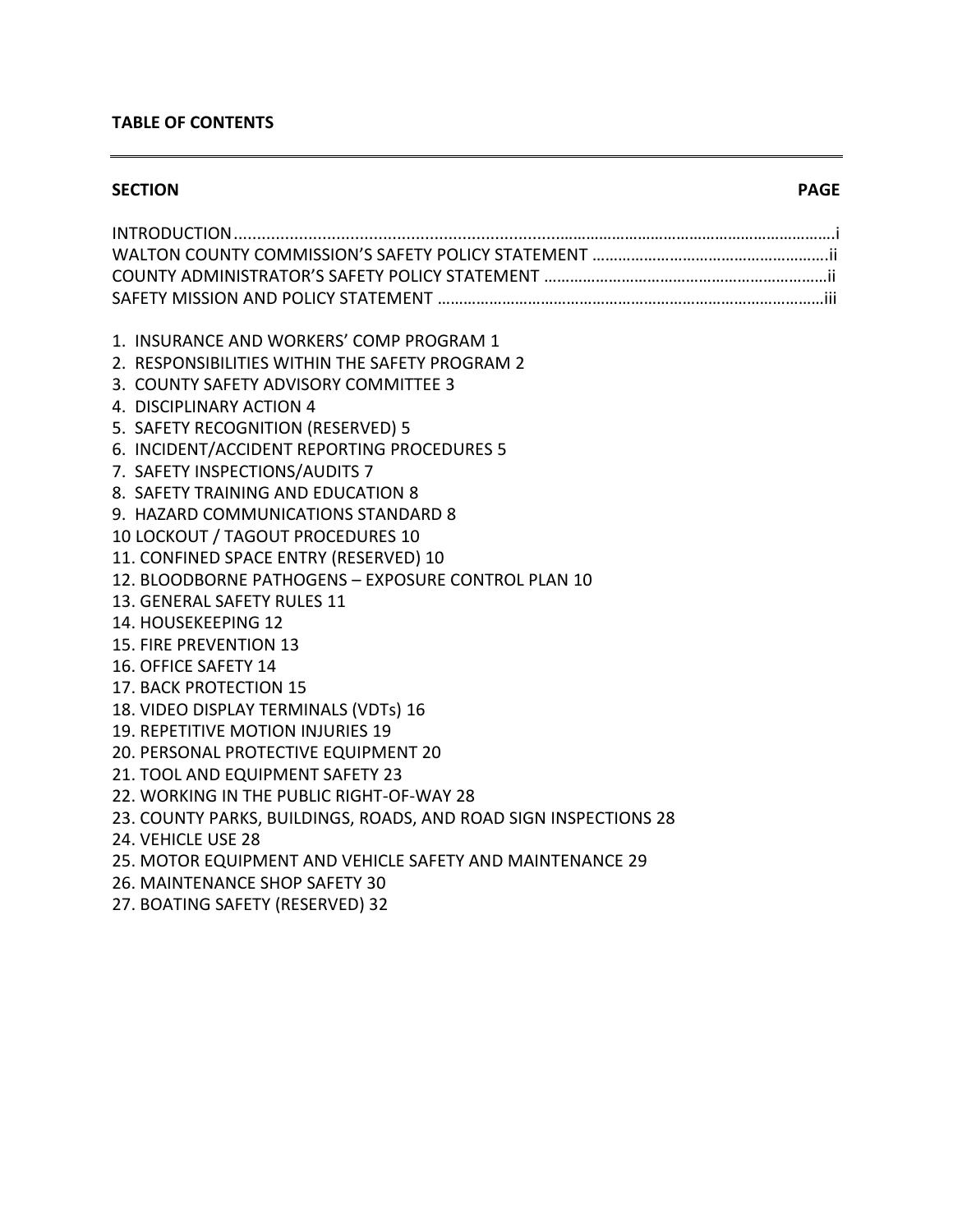#### **INTRODUCTION**

This Employee Safety Manual is to provide guidelines and minimum standards to improve the safety, health, and welfare of employees of the Walton County Board of County Commissioners. In addition, this manual will serve as a supplement to the Personnel Policies and Procedures Manual.

All employees shall be held responsible for carrying out all Safety policies and procedures, for practicing safe work habits in the performance of duty, and for reporting unsafe conditions, actions and procedures to their supervisor for the purpose of preventing accidental loss to any person or property.

Specific paragraphs or portions of these policies may be changed, altered, modified or deleted by authorization of the Board of County Commissioners.

Employees should contact the Safety Manager to obtain a specific interpretation of the contents of this Manual. **Office: 850-892-8155 x1024 Cell: 850-307-3861.**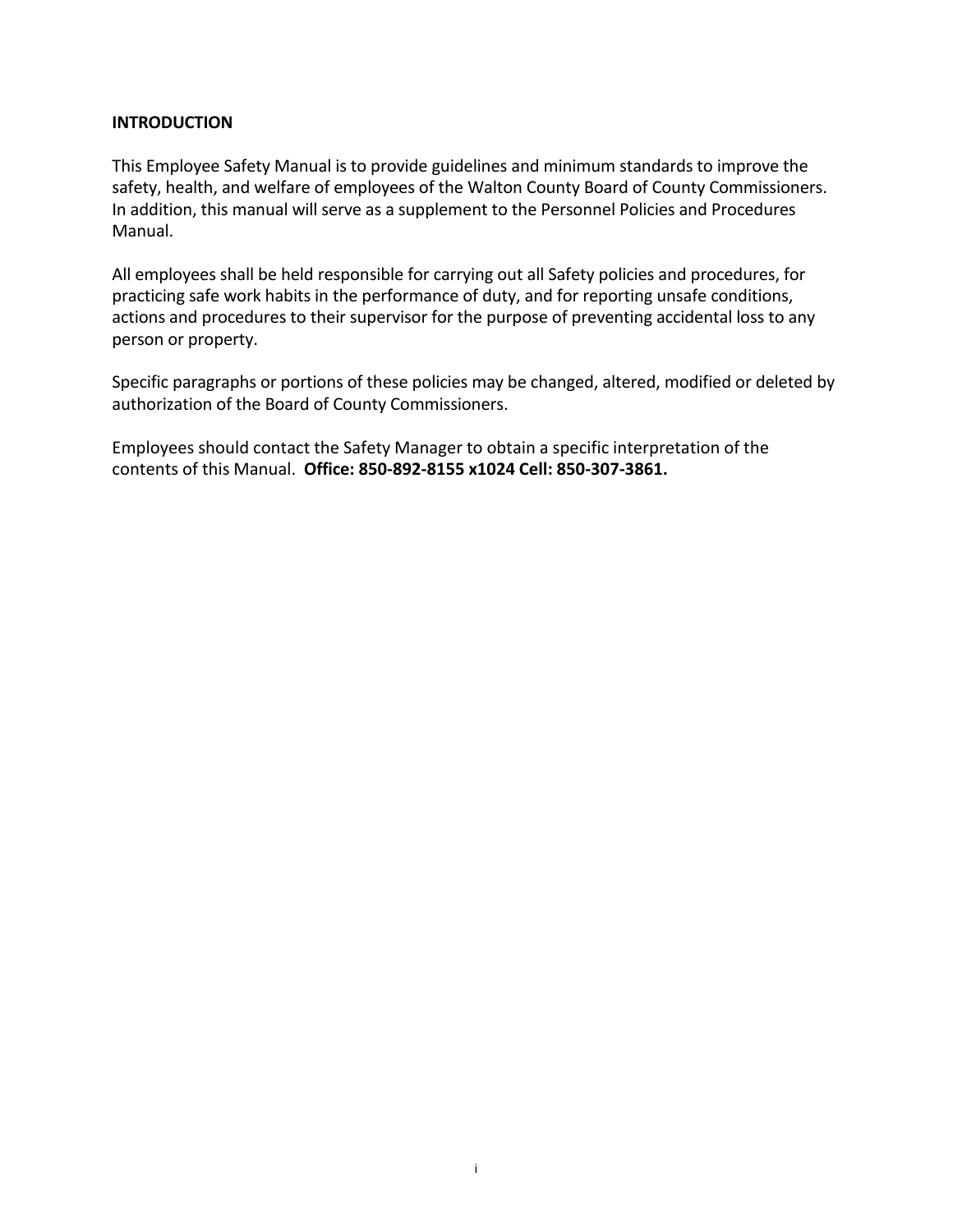#### **WALTON COUNTY COMMISSIONER'S SAFETY POLICY STATEMENT**

The Board of County Commissioners (BCC) is committed to providing safe and healthful working conditions for all of its employees. To accomplish this, County workforce employees shall comply with all current occupational safety, health and environmental laws mandated by Federal, State and Local jurisdictions, as well as seek voluntary compliance with all applicable Occupational Safety and Health Administration (OSHA) requirements.

The BCC maintains that the best source of protection for the health and safety of the work force is the individual employee. It is the responsibility of all employees to follow all safety and health policies and procedures. Employees are expected as a condition of employment to adopt and promote the concept that a safe way to perform a duty is the most efficient and only acceptable way.

The BCC recognizes that the basic responsibility for employee safety and health rests with the employee and that administrative responsibility includes developing adequate standards and programs and controlling job factors.

### **COUNTY ADMINISTRATOR'S SAFETY POLICY STATEMENT**

Walton County strives to ensure the safety and welfare of our employees. As an employer, we recognize our obligation to provide the safest possible work place for our employees. As a government entity, we recognize our responsibility to the public we serve to provide a safe work environment. Most accidents can be attributed to unsafe acts or conditions, and generally can be avoided.

Our goal is to prevent accidents. Achieving this goal will result in a reduction in personal injury, property loss, liability claims, and an overall more efficient operation.

Most accidents are preventable. Supporting this belief, authority has been delegated and resources have been allocated to Safety and Loss Control to administer an aggressive safety program.

It is expected that Division/Department Directors will complement the efforts of the Risk and Training Manager, ensuring that dedicated efforts will be taken to reduce accidents, injuries, liabilities and provide for the safety of employees as well as the public. These efforts should be continuing and equal in importance to all other operational considerations.

All employees are responsible for cooperating with, and supporting the safety program objectives. Employees are expected to adopt the concept that the safe way is the most efficient and only acceptable way a task is to be accomplished.

Larry Jones, County Administrator

\_\_\_\_\_\_\_\_\_\_\_\_\_\_\_\_\_\_\_\_\_\_\_\_\_\_\_\_\_\_\_\_\_\_\_\_\_\_\_\_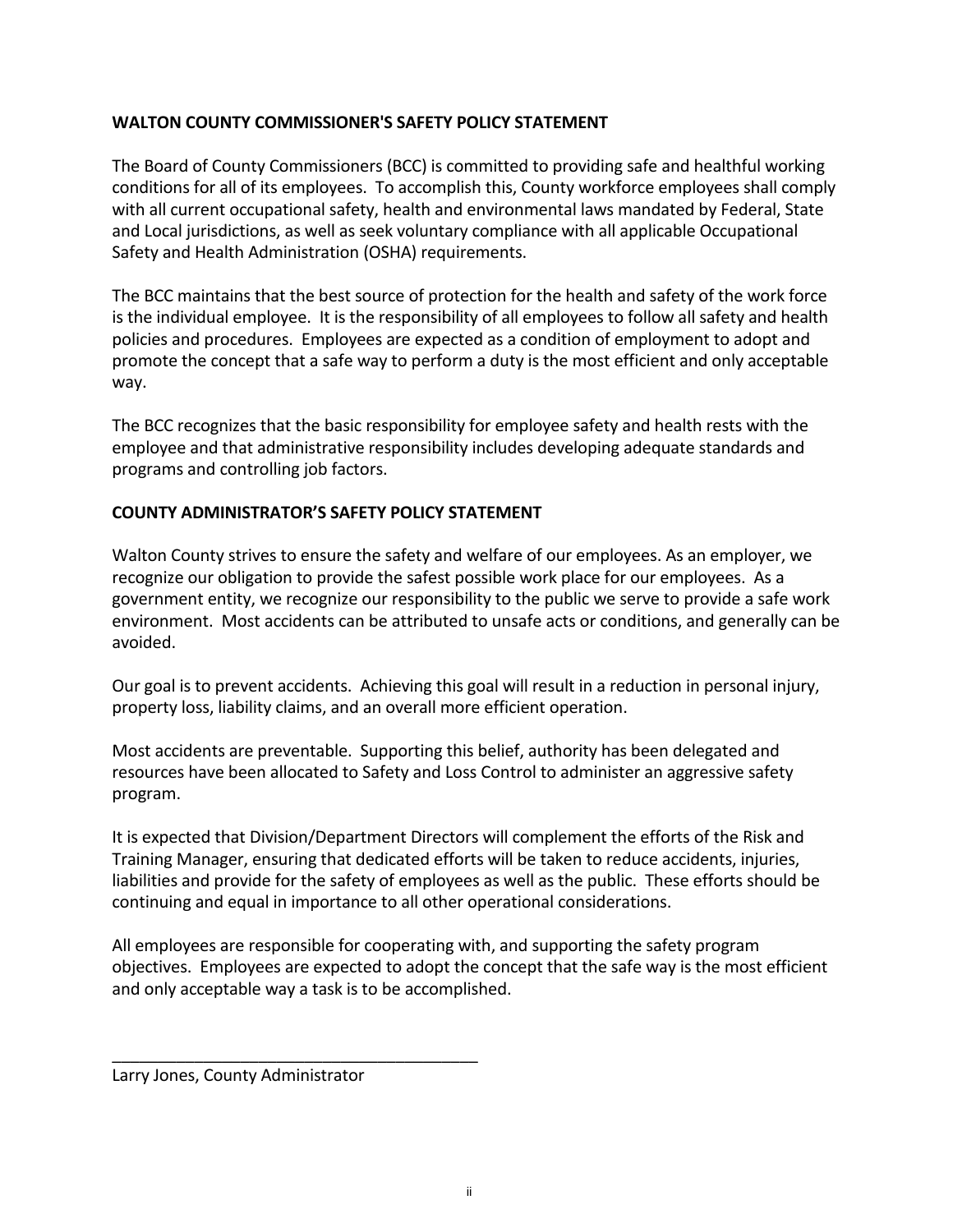#### **SAFETY POLICY STATEMENT**

People are our most important asset - their safety our greatest responsibility. This safety program was developed to ensure compliance with Federal, State, and Local regulations. It serves as our commitment to protect our employees against occupational injury or illness, and to prevent property damage and interruption of operations. This commitment extends to the protection of those we serve; the general public.

Management and supervisory personnel will be responsible for the safety of employees working under their supervision. Supervisors are expected to see that all operations are conducted in a safe manner at all times and that all safety policies, regulations, and/or guidelines are followed. No County assets warrant greater attention than its employees. To that end, personal safety, safety equipment, and facilities should never be jeopardized under the guise of operational necessity.

As employees, you have a responsibility to yourself for your own safety, and also to your family, fellow employees, and the community. All employees are expected to follow safe procedures and take no unnecessary chances. You are required to use all safeguards and safety equipment provided, and make safety a part of your job.

Safety and Training Manager

\_\_\_\_\_\_\_\_\_\_\_\_\_\_\_\_\_\_\_\_\_\_\_\_\_\_\_\_\_\_\_\_\_\_\_\_\_\_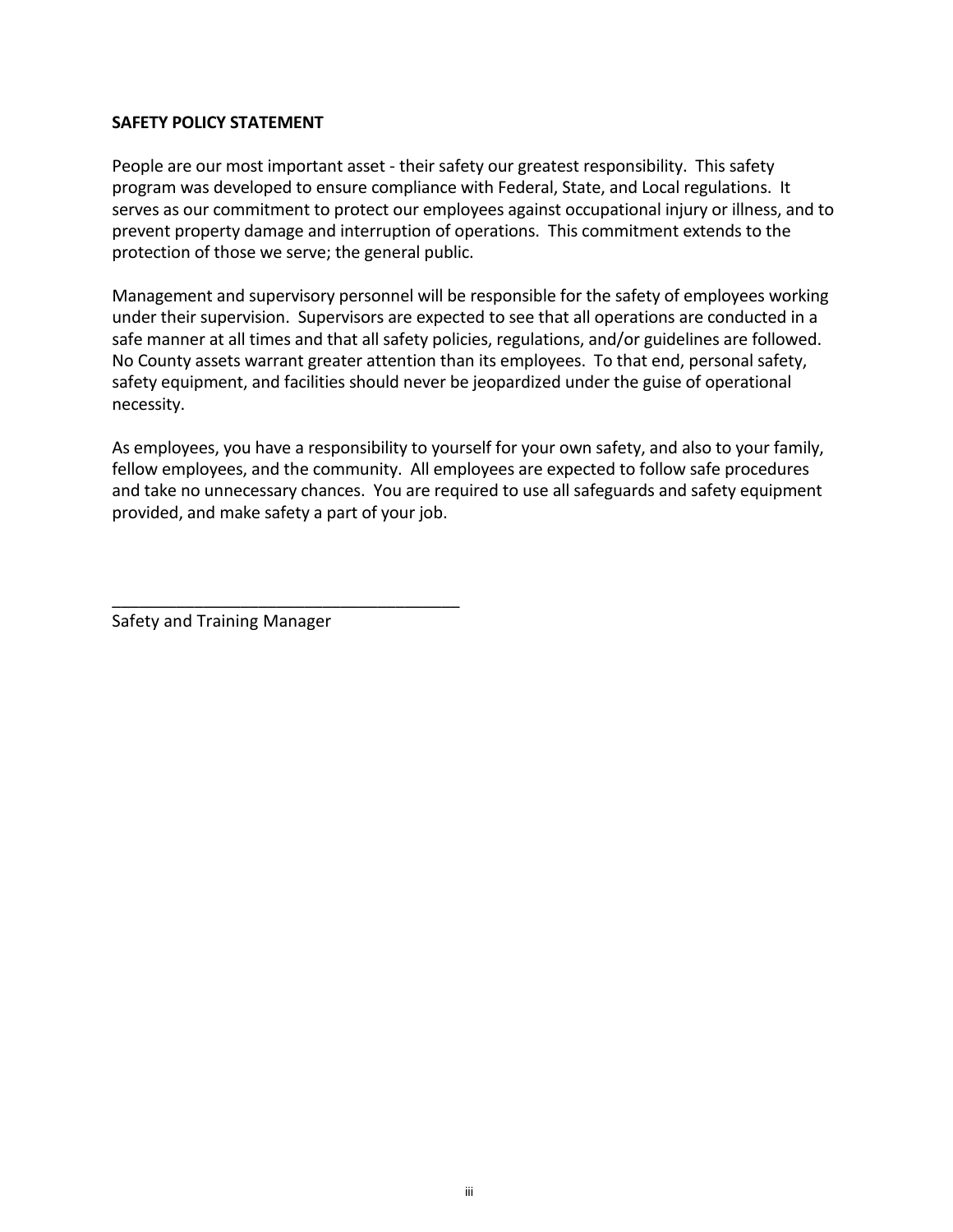# **SECTION 1 - INSURANCE AND WORKERS' COMPENSATION PROGRAMS**

### **1.1 Safe Workplace**

- **1.1.1** Every employer as defined in Florida Statute S. 440.02 shall furnish employment with a safe working environment. When appropriate and necessary, the County shall furnish and use safety devices and safeguards, adopt and use methods and processes reasonably adequate to render such an employment and place of employment safe, and do every other thing reasonably necessary to protect the life, health, and safety of County employees.
- **1.1.2** Loss Control shall investigate and prescribe what safety devices, safeguards, or other means of protection shall be adopted for the prevention of accidents in every Division under the Walton County Board of County Commissioners. Some Divisions/Departments engaged in work identified as having high frequency or severity of work-related injuries may be subject to additional requirements.

### **1.2 Return-to-Work Program**

### **1.2.1** Purpose and Scope

A Return-to-Work (RTW) Program may be established within each Department/Division for injured employees. Each Department/Division program may differ in length as to availability and shall include light or modified duty, part-time duty, modification of the worksite or equipment, or an alternate job within the capabilities of the injured worker.

**The return of an injured employee to any job, modified or otherwise, is contingent upon the consent of the attending physician, but shall be pursued by Human Resources and the Safety Manager.**

Modified jobs are temporary **not permanent** positions.

#### **1.2.2** Designated Physician

Under Florida's Workers' Compensation Law, the employer has the right to choose the authorized treating physician or medical provider. If an employee objects to the County's choice of physician and requests another, then one must be provided; however, the choice of the alternate physician is made by the County.

**It should be noted that Walton County shall exercise its right to choose the attending physician. Under no circumstances, shall the employee be given the choice of physicians except when given the choice from the list of physicians that has already been established and approved by Walton County.**

#### **1.2.3** RTW Salary Schedule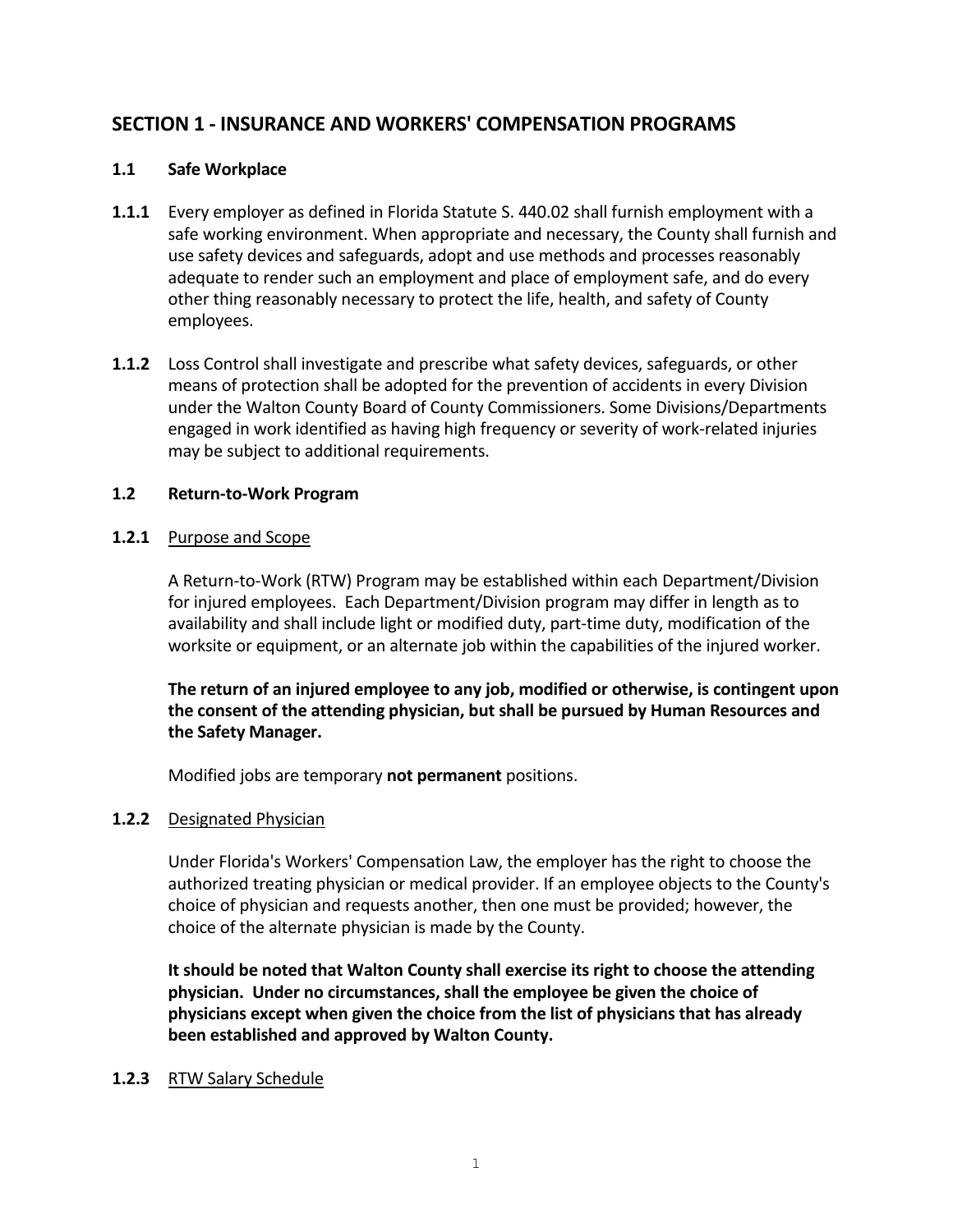Florida Workers' Compensation benefits cover 66 2/3 % of the employee's pre-injury average weekly wage up to a maximum set by the State.

Walton County Board of County Commissioners Personnel Policies allows an employee to choose to utilize 1/3 day (2.6 hours) of accrued sick leave or may, in absence of sick leave, use 1/3 day (2.6 hours) of annual leave for each day an employee is determined, by a physician, as disabled because of a work-related injury. This utilization shall include the seven day waiting period as established by the Workers' Compensation Law, as well as the remaining period of disability for the work-related injury. **An alternative salary payment method may be utilized.**

**It should be noted that any employee who refuses a modified job duty that has been approved by the attending physician may lose all workers' compensation benefits.**

### **1.2.4** RTW Program Recovery System

**The assignment shall be based on the employee's capabilities and with the concurrence of the attending physician.**

**It shall be the responsibility of the injured employee to establish and keep all regularly scheduled Doctor Appointments.**

**It should be noted that Walton County is not required to hold a job open for an injured employee unless the employee is out on approved FMLA; therefore, it is in the best interest of the employee to give full participation and cooperation with the County RTW Program.**

# **SECTION 2 - RESPONSIBILITIES WITHIN THE SAFETY PROGRAM**

- **2.1 Employee Responsibilities**
- **2.1.1 Employees are required as a condition of employment to develop safe work habits and to contribute, in every manner possible, to the safety of themselves, their co-workers, and the general public.**

#### **2.2.2 Employees will:**

- Report all unsafe conditions and acts to their supervisor.
- Be individually responsible to keep themselves, fellow employees, equipment, and the general public free from incident.
- Keep work areas clean and orderly at all times.
- Follow prescribed procedures during an emergency.
- Report all accidents and injuries, no matter how minor, immediately to their supervisor.
- Be certain that they understand instructions completely before starting any task.
- Learn to lift and handle materials properly.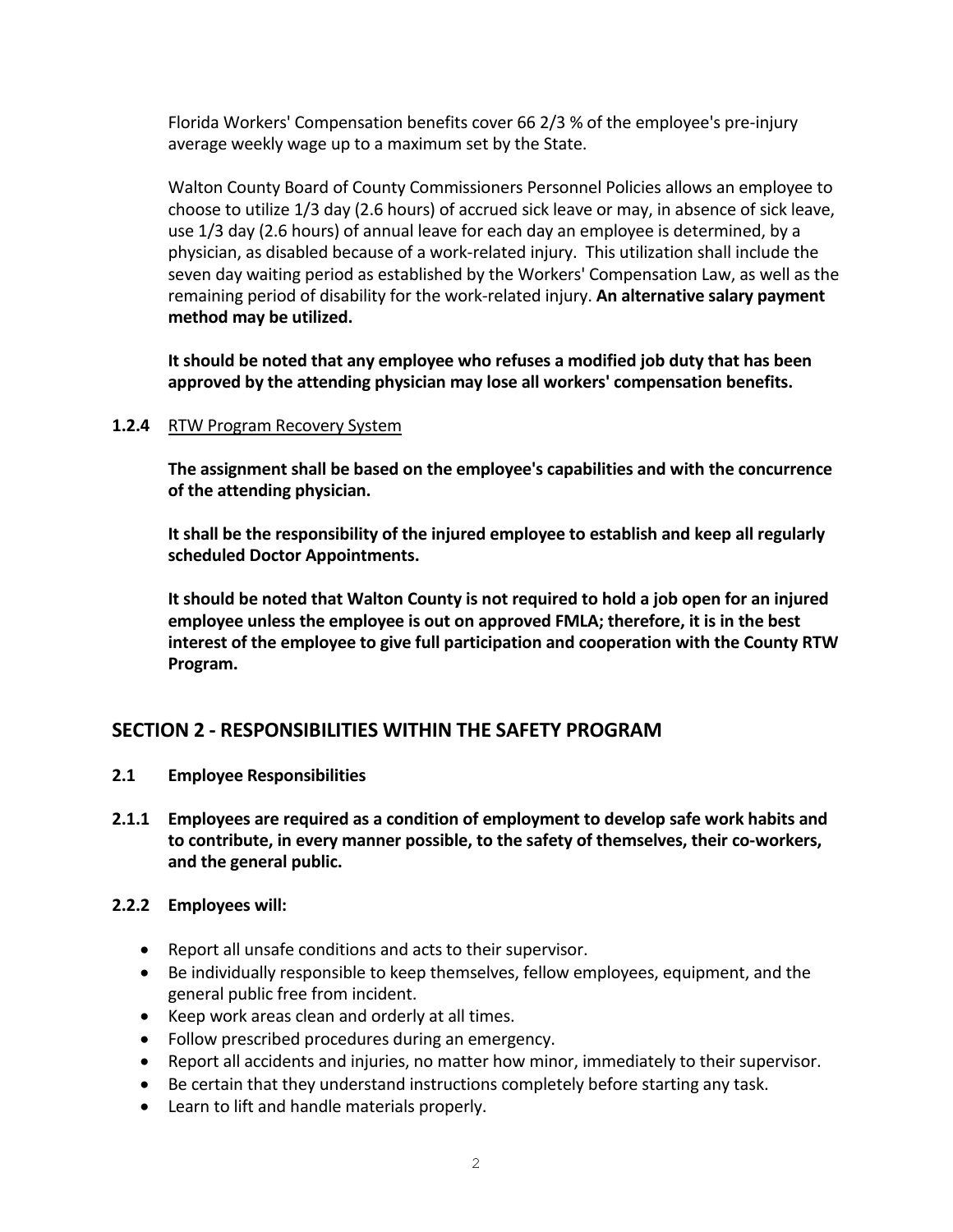- Avoid engaging in any horseplay and avoid distracting others.
- Review the educational materials on bulletin boards or otherwise distributed.
- Know how and where medical help can be obtained.
- Report the absence of any first aid supplies or equipment.
- Not damage or destroy any warning or safety device or interfere in any way with another employee's use of them.
- Operate only machines and equipment for which they are trained and authorized.
- Use only the prescribed equipment for the job and handle it properly.
- Obey all safety rules and follow published work instructions. If any doubt exists about the safety of doing a task, the employee will STOP and get instructions from his/her supervisor before continuing work.
- Wear required protective equipment when performing their job duties. Dress safely and sensibly.
- Set an example of safe working habits and follow all safety regulations.
- Acknowledge physical limitations, and do not attempt tasks that exceed those limitations.

# **SECTION 3 - COUNTY SAFETY ADVISORY COMMITTEE**

### **3.1 County Safety Advisory Committee Objective and Purpose**

- **3.1.1** The primary objective of the County Safety Advisory Committee is to develop procedures and guidelines for determining and evaluating the nature and cause of serious accidents, property damage, and employee injuries. It is also to propose and ensure compliance of policies and recommendations for improving the overall safety program.
- **3.1.2** The primary purpose of the Safety Advisory Committee is to review and evaluate matters relating to County employees who have been involved in motor vehicle accidents, personal injury incidents, and damage to public and private property. The Advisory Committee will review incident/accident reports and recommendations for prevention filed by supervisors. When necessary, the Advisory Committee will try to determine the cause of accidents, injuries and damages, and formulate suggestions to avoid such accidents. It shall also review safety suggestions and problems which are related to safety, such as those received from reports of unsafe acts and unsafe conditions. These problems, whenever possible, will be cleared up at department level. When this is not possible, the problem should be brought to the attention of the Committee.

#### **3.2 County Safety Advisory Committee Deliberations**

**3.2.1** The Advisory Committee in its deliberations, will be guided by the principle that the opportunity existed for alternate action which could have been reasonably taken in an effort to prevent the injury or damage. In addition, the Advisory Committee will also give full consideration to the occupational hazards inherent in the nature of the work performed by the employee.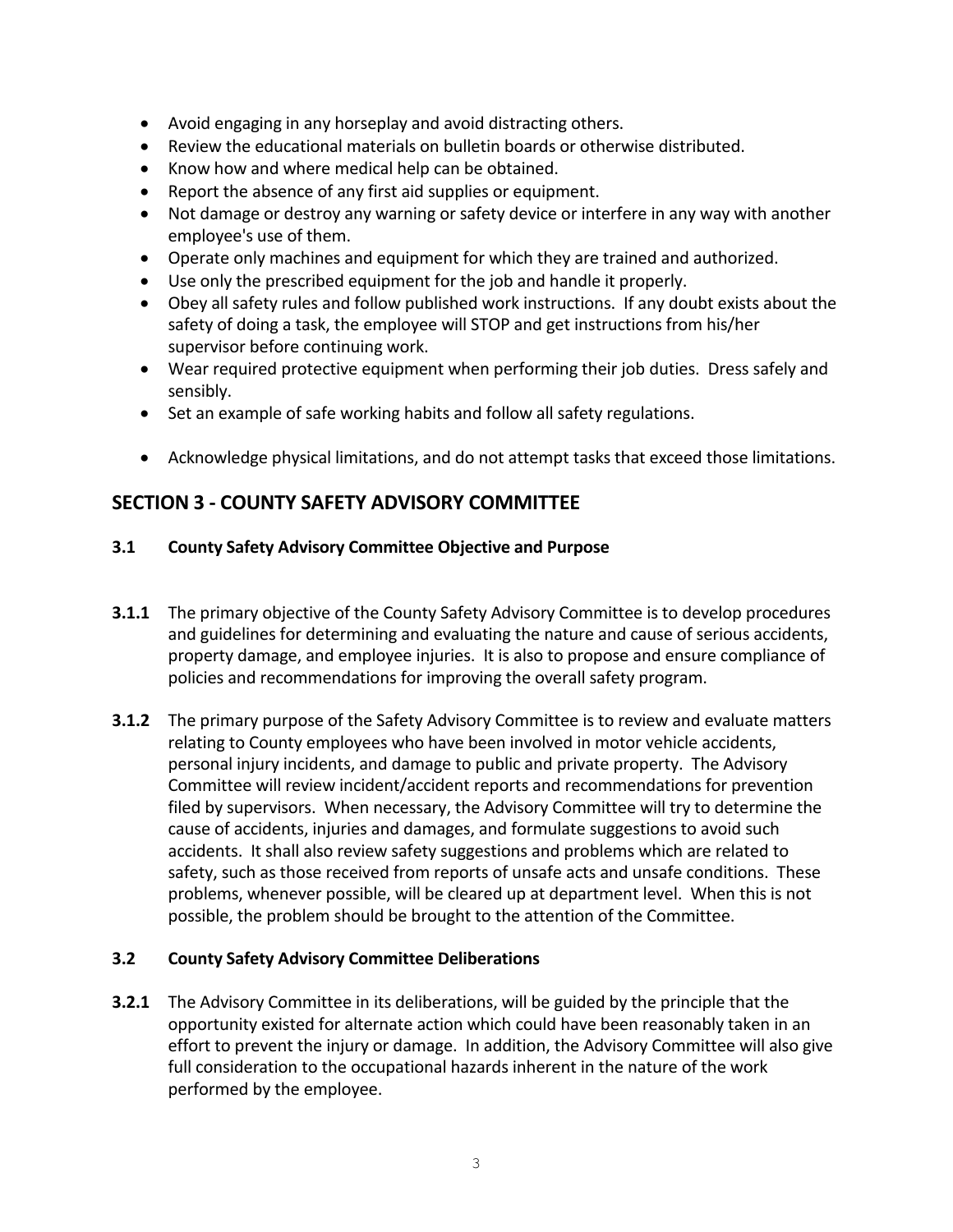# **SECTION 4 - DISCIPLINARY ACTION**

# **4.1 General**

**4.1.1** It should be noted that the Florida's Workers' Compensation Law, Section 440.09 (5) Florida Statutes, provides for a reduction of normal compensation by twenty-five percent (25%) if an employee is injured as a result of his/her willful refusal to use safety devices or to observe a lawful safety rule.

**4.1.2** Section 440.09 (3) of these statutes provides that "compensation is not payable if the injury was occasioned primarily by the intoxication of the employee; by the influence of any drugs, barbiturates, or other stimulants not prescribed by a physician; or by the willful intention of the employee to injure or kill himself, herself, or another. Furthermore, section 440.09 (7)(c) states "If the injured worker refuses to submit to a drug test, it shall be presumed in the absence of clear and convincing evidence to the contrary that the injury was occasioned primarily by the influence of drugs."

It is a condition of employment to refrain from taking drugs on or off the job. If an employee is injured on the job and refuses to be tested for alcohol or drugs, that employee's eligibility for medical benefits and compensation will be lost.

- **4.1.3** An employee injured because of his/her intoxication shall be disciplined to include termination in accordance with the County Personnel Policies and Procedures Manual.
- **4.1.4** An employee injured because of his/her willful refusal to use safety devices or follow lawful safety policies/procedures shall be disciplined, not to exceed the suspension limits established in the County Personnel Policies and Procedures Manual.

#### **4.2 Division/Department Disciplinary Action**

- **4.2.1** If after reviewing accidents, the Supervisor concludes that the necessary course of action is disciplinary, then he/she shall make recommendations to the department management as to what they feel appropriate disciplinary action should be for the party involved.
- **4.2.2** Disciplinary action may range from a written reprimand to a suspension or discharge, depending on the seriousness of the situation. Such recommendations shall be governed by the Disciplinary Procedures Section of the County Personnel Policies and Procedures Manual.
- **4.2.3** It is at the discretion of the Division management as to the enforcement of disciplinary action.
- **4.2.4** Before implementing disciplinary action against an employee, he/she should be counseled with regard to why such disciplinary action is being pursued.

# **4.3 Disciplinary Authority**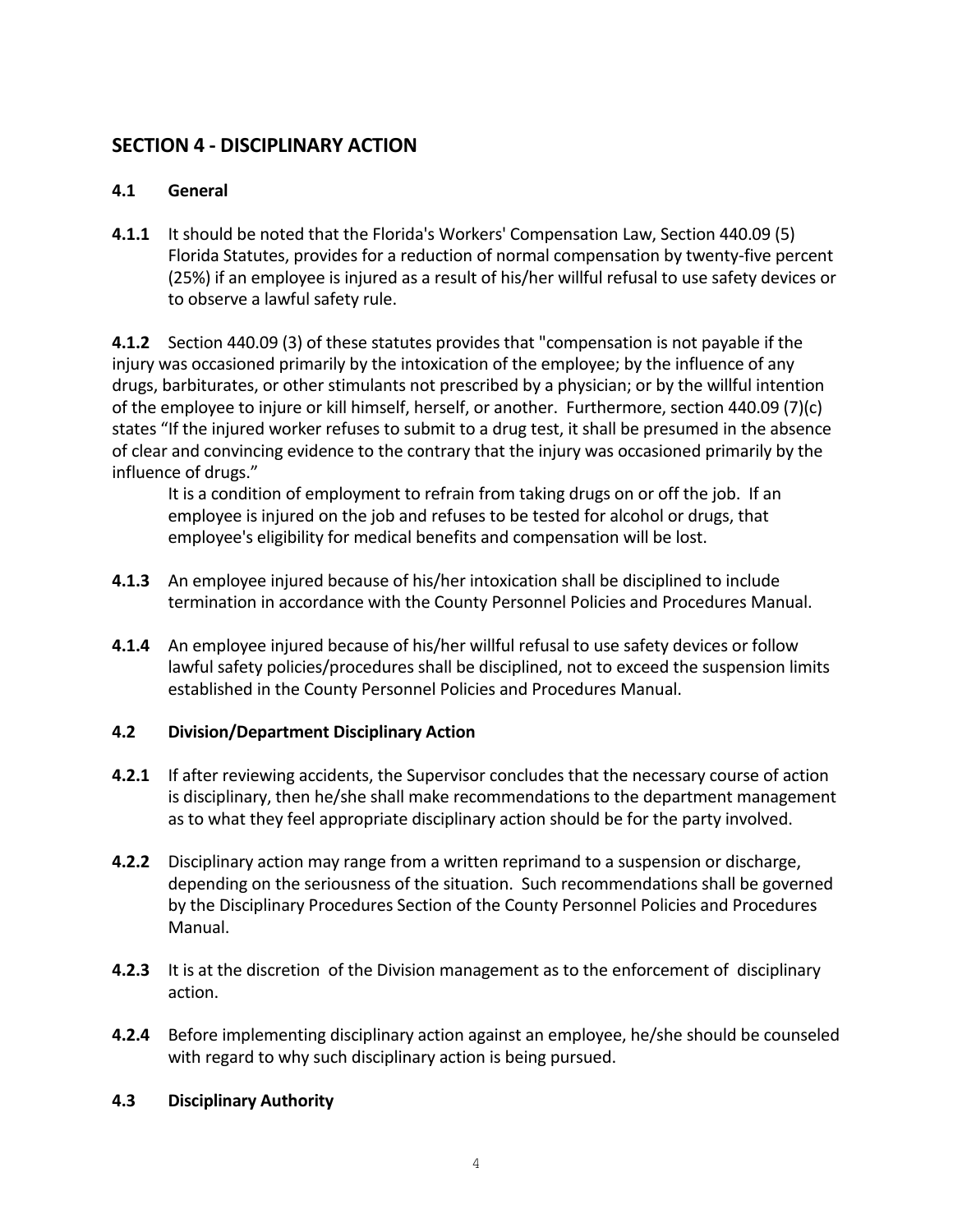**4.3.1** Department supervisors shall address employees when they ignore or disregard established safety policies and rules (i.e. not wearing seatbelts, a back belt or other personal protective equipment, etc.).

# **SECTION 5 - SAFETY RECOGNITION**

#### **RESERVED FOR FUTURE USE**

# **SECTION 6 - INCIDENT AND ACCIDENT REPORTING PROCEDURES**

#### **6.1 Scope**

Employees' **personal property** in vehicles or buildings is the responsibility of the employee.

When an incident/accident involving County employees, property or liability does occur, the employee is required to report the event to their supervisor immediately after occurrence of the incident. This is to include minor injury and property damage as well as public liability incidents.

#### **6.2 Incident/Accident Reporting Procedures**

- **6.2.1** If necessary, call an ambulance. **Under no circumstances shall an employee, in lieu of an ambulance, transport (either by county vehicle or personal vehicle)** a citizen for medical care.
- **6.2.2** Secure the area, equipment and personnel from further injury or damage.
- **6.2.3** If an ambulance is not necessary, but first aid/medical treatment is, then arrange for such treatment.
- **6.2.4** For serious incidents/accidents, notify the Safety and Loss Control Manager immediately after the incident/accident.

#### **After normal working hours:**

For notification of Division/Department Director and/or Risk and Training manager, call: Walton County 850-307-3861

- **6.2.5** If the employee is absent from work due to the injury, the absence must be authorized by a physician. All periods of disability must be documented by a medical excuse from an authorized physician.
- **6.2.6** Injured employees must have a return-to-work release from their physician before they can be allowed to resume any job duties. Review the release carefully and follow any work restrictions indicated by the physician.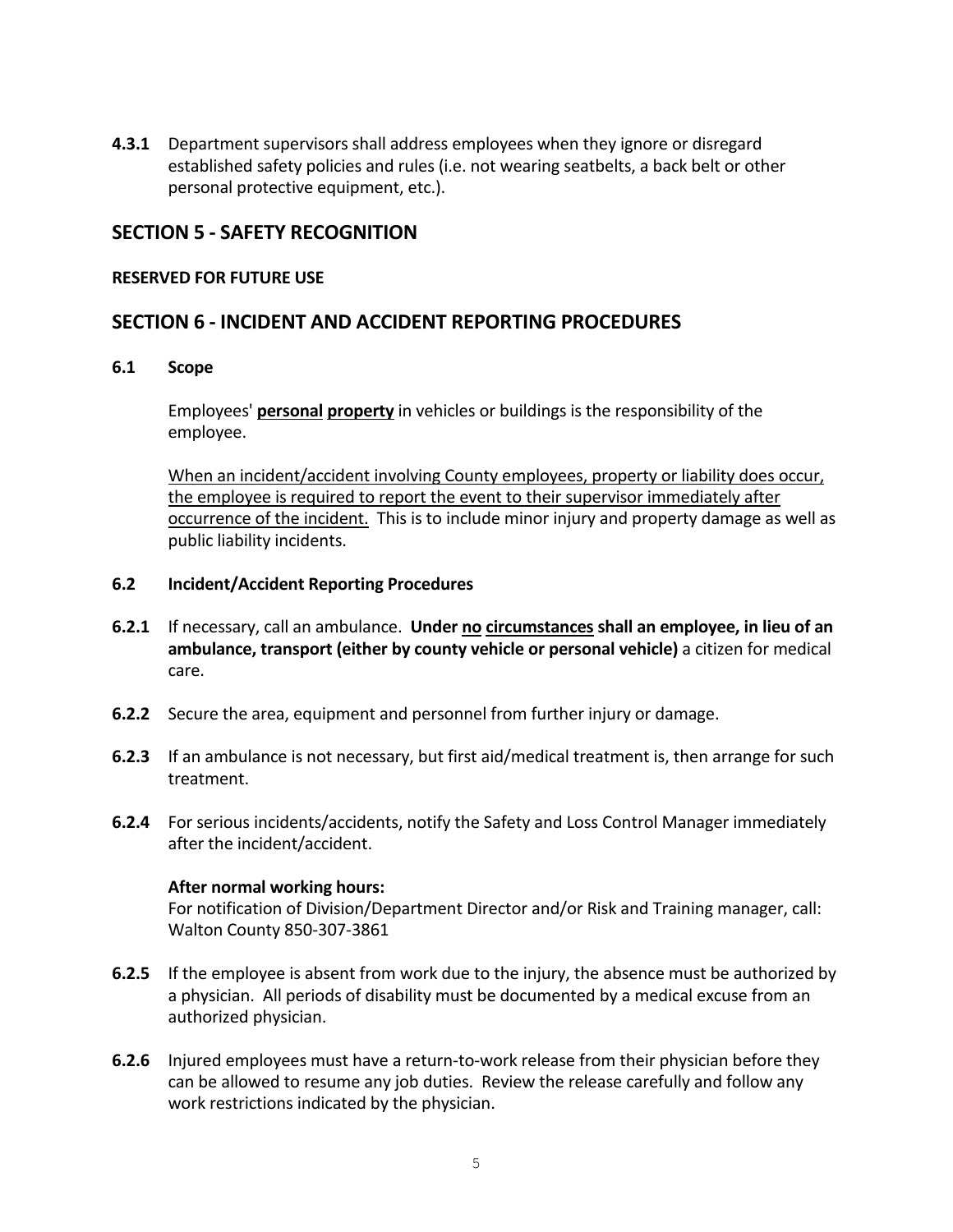**6.2.7 No statement assuming fault, responsibility or liability will be made at the scene of an accident or incident.** 

# **6.3 Workers' Compensation Reporting Procedures**

**6.3.1** Walton County is required to comply with the Florida Workers' Compensation Law. **An employee who suffers an injury arising out of and in the course of employment shall advise his supervisor of the injury immediately after the date of or initial manifestation of the injury. Florida Law dictates that failure to report an injury 30 days after the date of or initial manifestation shall bar a petition unless certain criteria are met.**

### **6.4 Vehicle Accident Reporting Procedures**

- **6.4.1** If necessary, call an ambulance. If the incident/accident involves a citizen, and if the citizen is injured, the County employee should offer to call an ambulance, and if the person is incapacitated or unconscious, then the employee should call an ambulance. **Under no circumstances should an employee, in lieu of an ambulance, transport (either by county vehicle or employee vehicle) a citizen for medical care.**
- **6.4.2** Secure the area, equipment and personnel from further injury or damage.

| <b>6.4.3</b> Notify the appropriate law enforcement authority: |  |
|----------------------------------------------------------------|--|
|                                                                |  |
|                                                                |  |
|                                                                |  |

- **6.4.4 If the accident occurs in a parking lot or residential area within the unincorporated areas of Walton County, the following questions should be referenced before making a determination to call for the Florida Highway Patrol.**
	- ... Are there any injuries/fatalities?
	- ... Is a roadblock created by a disabled vehicle requiring a tow?
	- ... Is fuel spilled?
	- ... Is it alcohol related?
	- ... Is it a hit and run of an occupied or attended vehicle or property?
	- ... Was it an intentional act of the driver, resulting in damage?
	- ... Are hazardous materials involved?

**If the answer to any question is "YES"**, the FHP and all necessary response agencies should be called immediately to work the accident.

Complete and forward the Walton County Supervisor's Vehicle Accident Report, along with the responding Officer's Law Enforcement Short Form Report or the Florida Traffic Accident Report.

The Walton County Supervisor's Vehicle Accident Report shall be completed for accidents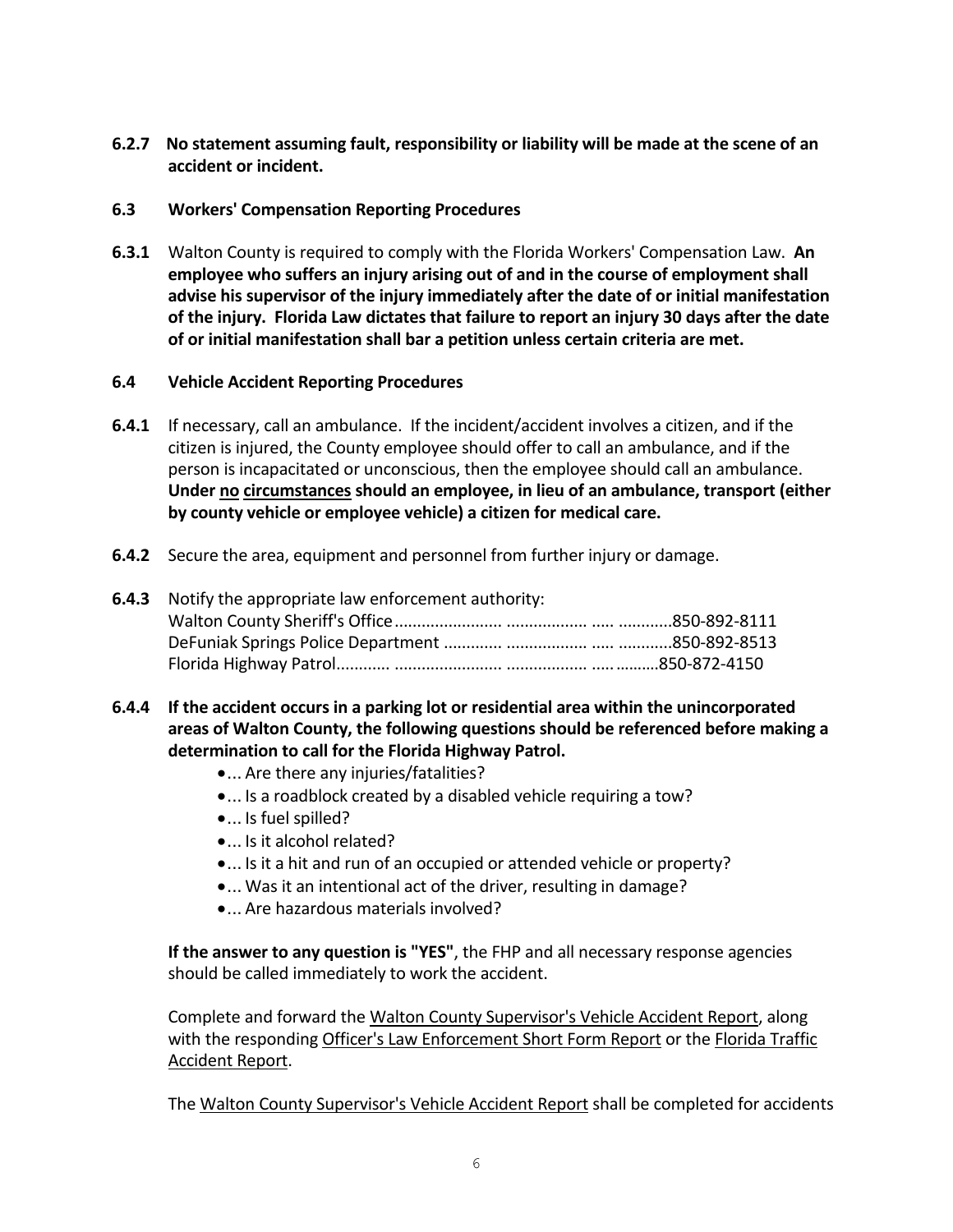to which law enforcement responds and works or accidents involving **only** County vehicles and property.

**If the answer to all the questions is "NO"**, the departmental employee assigned the responsibility of responding to traffic accidents must complete the Walton County "Vehicle Accident" form, and forward to the Safety and Training Manager within 72 hours, three working days, of the accident.

County vehicle/driver information shall always be recorded in Section 1 of the Vehicle Accident form. Section 2 shall be used to record the necessary information for any other vehicles/drivers involved. Determination of fault shall not be recorded.

If the driver of the other vehicle refuses to give the information regarding his/her license, insurance and registration, the license plate number of his/her vehicle should be obtained.

After recording all the pertinent information on the Vehicle Accident form, the original shall be forwarded to the Safety and Training Manager within 72 hours, three working days, of the accident.

- **6.4.5** If an ambulance is not necessary, but first aid/medical treatment is, then arrange for such treatment. If emergency professional medical treatment is required and time allows, arrange to have an employee, preferably a supervisor, accompany the injured employee to the medical facility.
- **6.4.6** All vehicle accidents which involve a vehicle occupied by a citizen or that result in any potential liability for the County, regardless of apparent severity, will be reported to the Safety and Training Manager on a 24-hour basis by contacting the appropriate County personnel.

#### **6.5 Public Liability Incident/Accident Reporting Procedures**

**6.5.1** Public liability is defined as an incident or accident for which the County may be responsible due to a condition created by the County or by the action of a County employee.

# **6.5.2 No indication or commitment should be made that the County assumes liability.**

# **SECTION 7 - SAFETY INSPECTIONS/AUDITS**

# **7.1 Internal-Inspections**

**7.1.1 Daily Inspections**: All employees shall inspect their work area, tools, and equipment at the beginning of each workday. Maintenance personnel, supervisors and others whose duties take them into the production area shall constantly check for unsafe actions and conditions. In all cases where remedial action is needed, it should be reported and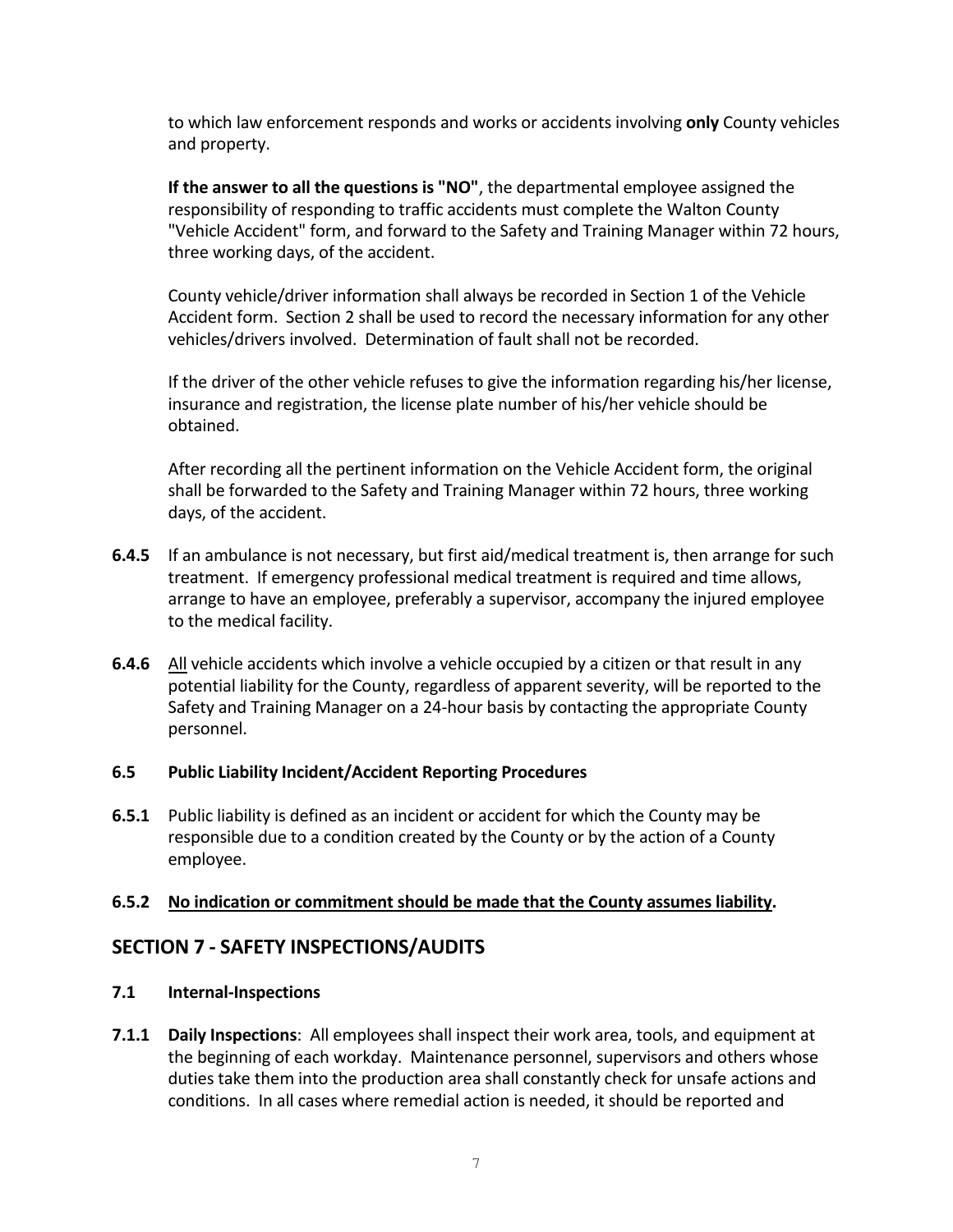corrected as soon as possible.

To contribute to the success of the Safety Program as a whole, Employees should not only identify and report hazards within their workplace but also hazards throughout the County.

# **7.2 Planned Inspections**

**7.2.1** Planned inspections should occur on a monthly basis and shall involve the department/division management, supervisors, and employees. This type of inspection should cover all areas of operations. Inspections will be scheduled when maximum observations can be made with the least amount of interruption of operations.

### **7.3 Safety Grams**

**7.3.1** The Safety and Training Manager shall also have the authority to issue "Safety Grams" to department/division management for witnessed unsafe acts and/or conditions. The purpose of Safety Grams is to bring hazardous conditions or acts to the attention of the appropriate management in order to give them the opportunity to rectify the condition or act. The Safety Gram should not be regarded as a citation but as a message of caution and concern.

# **SECTION 8 - SAFETY TRAINING AND EDUCATION**

# **8.1 Employee Safety Orientation**

**8.1.2** Each new employee who reports to work will be given a safety orientation by his/her supervisor as part of the general hiring process prior to being allowed to actually go to work. During this orientation, the County's positive attitude toward working safely will be stressed, and the employee will be advised that safety is a condition of employment. The safety program will be explained and safety responsibilities will be defined.

#### **8.2 New Employee Checklist**

**8.2.1** The supervisor conducting the orientation will complete the New Employee Checklist and maintain a copy of this checklist in the employee personnel file.

The employee must sign the checklist indicating he/she has been thoroughly oriented.

# **8.3 Training Program Responsibilities**

**8.3.1** Formal Safety training programs will be developed and conducted through the Safety and Training Manager.

# **SECTION 9 - HAZARD COMMUNICATIONS STANDARD**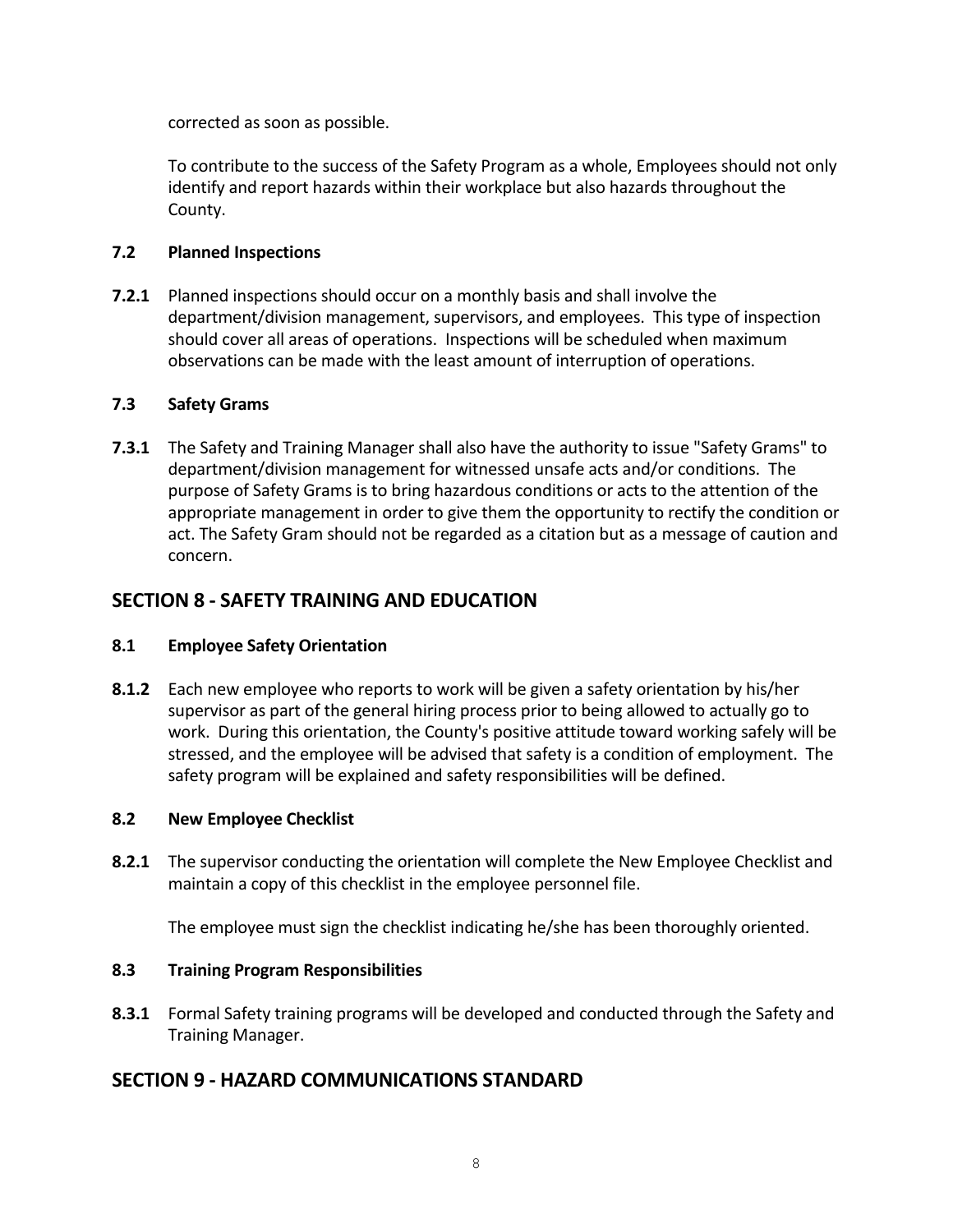# **9.1 Employee Information**

**9.1.1** Each employee of Walton County has the "Right to Know" the product or substance, the location of each in their respective work place, the safe handling requirements, the reactivity data, and the proper personal protective equipment and labeling procedures used for all substances that may be harmful to their health.

### **9.2 Material Safety Data Sheets**

- **9.2.1** A Material Safety Data Sheet (MSDS) is required and will be on file for each substance that could have harmful physical or health effects to our employees.
- **9.2.2** The system to be used by Walton County is as follows:
	- **MSDS Master List:** The MSDS Master List of all substances that are "covered" by the "Right to Know Law" will be located in the Walton County Safety and Training Control Office.
	- **Facility MSDS List:** A copy of a MSDS for any "covered" substance in each facility will be on file in the office of the Division Director of each respective facility.
	- Employees will have access to review any MSDS within 72 hours of the request. Employees will be paid for time spent reviewing Material Safety Data Sheet and will not be required to come in off duty for this viewing. Available times for reviewing sheets are during the normal County operational hours.
	- **Local Fire Department MSDS List:** A copy of the MSDS for any covered substance will be forwarded to the respective Fire Department in which the using facility is located. These lists will be used to notify the Fire Department(s) of a hazardous environment existence.

#### **9.3 Labeling System**

- **9.3.1** It is to be standard operating procedure that no substance "covered" by the "Right to Know Law" be removed from its original shipping container, provided that container correctly identifies the material and the associated health hazards. In the event that it becomes necessary to have, or to store a "covered" substance in a container other than as stated above, the container will be labeled with the following information:
	- Name of Substance
	- Flammability of Reactivity Information
	- Toxicity Information
	- Personal Protective Equipment Required
	- Proper DOT Placard, if required

#### **9.4 Personal Protective Equipment**

**9.4.1** Where necessary, the appropriate respiratory protective equipment for chemical being handled will be provided.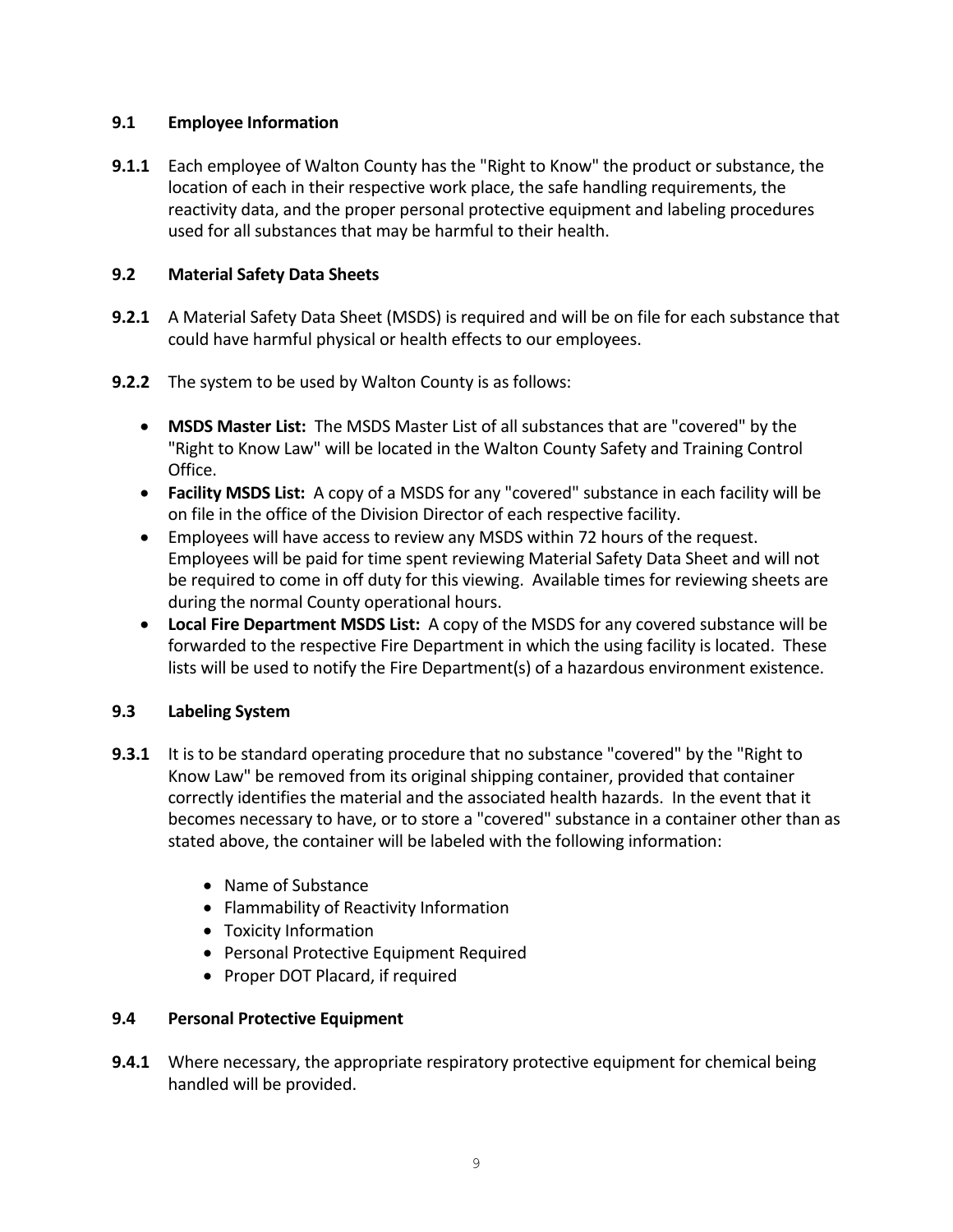**9.4.2** When an employee is required to wear or use personal protective equipment, that employee will be trained in the use of and maintenance of such equipment.

#### **9.5 Detection of Hazardous Substance**

- **9.5.1** Any substance found in a work area that does not have proper identification labels will be treated as a hazardous substance until that substance is identified. The employee is to alert the supervisor that an unidentified substance is in the area.
- **9.5.2** In the event this occurs, no employee will be exposed to said substance until proper actions have been taken to eliminate the potential for exposure.

# **SECTION 10 - LOCKOUT / TAGOUT PROCEDURES (LOTO)**

#### **10.1 General**

**10.1.1** Lockout/Tagout should be done when performing service or maintenance around any machine where an employee could be injured by the unexpected start up of equipment or release of stored energy.

#### **10.2 Training**

- **10.2.1** All employees whose work operations are or may be in the area where energy control procedures may be utilized, shall be instructed about the procedure, and about prohibition relating to attempts to restart or re-energize machines or equipment that are locked-out or tagged-out.
- **10.3 Refer to OSHA 29 CFR 1910.147 for further LOTO procedures, information requirements and definitions.**

# **SECTION 11 - PERMIT REQUIRED CONFINED SPACE ENTRY PROGRAM**

#### **RESERVED FOR FUTURE USE**

# **SECTION 12 - BLOODBORNE PATHOGENS EXPOSURE CONTROL PLAN**

**12.1 Key Definitions** (Refer to OSHA 29 CFR 1910.1030 Bloodborne Pathogens Standards for complete listing of all definitions).

# **12.2 Exposure Determination**

**12.2.1** All employees who can "reasonably anticipate" as a result of performing a job duty to have contact with blood, regulated waste, and/or Other Potentially Infectious Materials (OPIM) are considered to be "at risk". This does not cover "Good Samaritan" acts which result in exposure to blood or OPIM from assisting a fellow employee. Employees are considered to be exposed even if personal protective equipment is worn.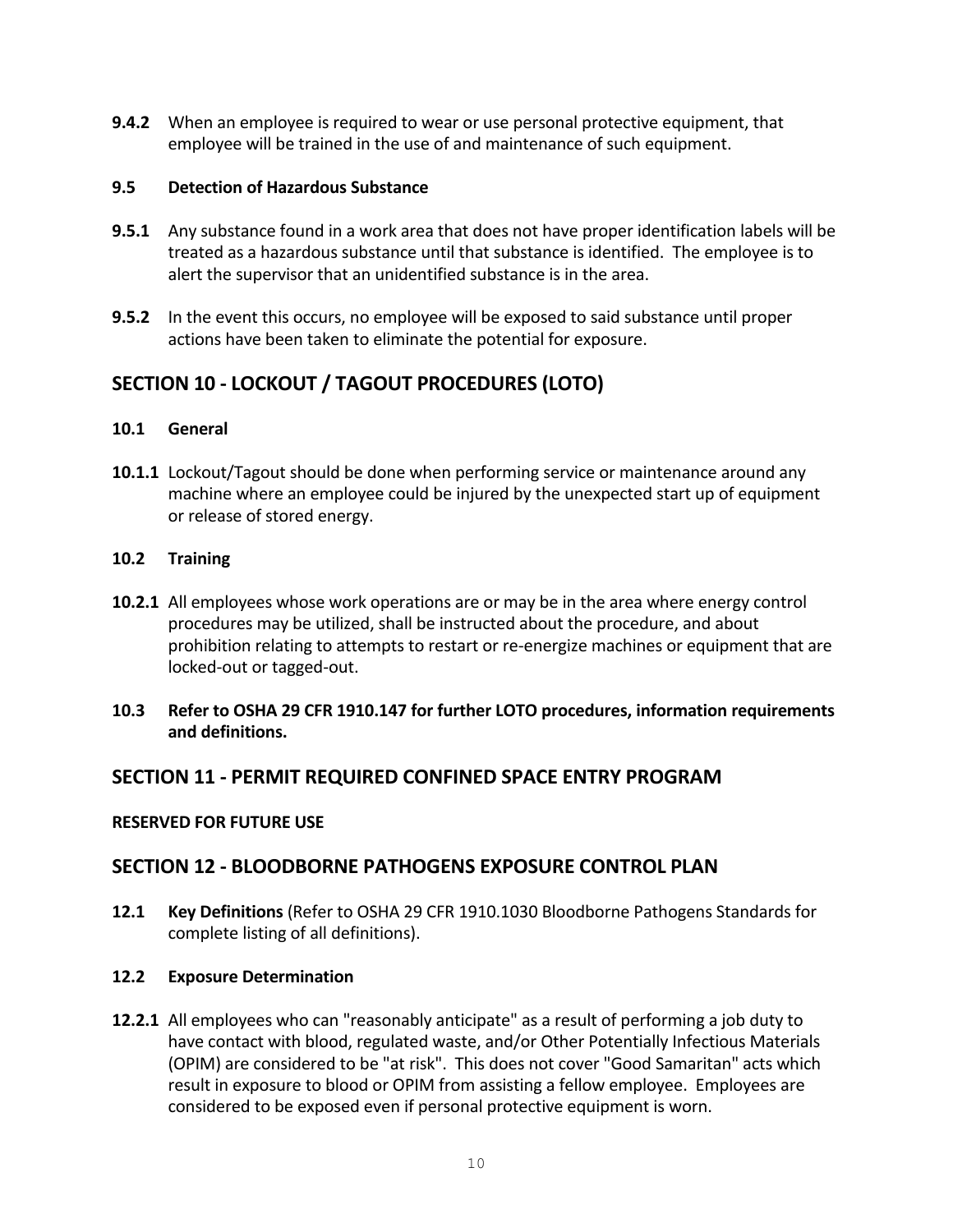#### **12.3 Hepatitis B Vaccine**

- **12.3.1** All employees who have been identified shall be offered the Hepatitis B vaccine, at no cost to them.
- **12.3.2** The vaccine shall be offered within 10 working days of an employee's initial work assignment involving the potential for occupational exposure, unless the employee has previously had the HBV vaccine or wishes to submit to antibody testing which shows the employee to have sufficient immunity.
- **12.3.3** Employees who initially decline the vaccine, but who later wish to have it, shall have the vaccine provided at no cost to them.
- **12.4 For Divisions falling under this program, please refer to OSHA 29 CFR 1910.1030 for further program set up, information, procedures and requirements.**

### **SECTION 13 - GENERAL SAFETY RULES**

#### **13.1 General**

13.1.1 Every employee of Walton County must be constantly alert to reporting and correcting unsafe conditions and actions. Employees at all levels should observe the following safety rules.

#### **13.2 Safety Rules**

- **13.2.1** Constantly observe work conditions, equipment, and tools for the purpose of preventing accidents.
- **13.2.2** Comply with all job safety instructions. Request help when unsure how to perform a task safely.
- **13.2.3** Use all safety equipment required for the job.
- **13.2.4** Always ensure proper ventilation is provided.
- **13.2.5** Correct unsafe acts or conditions within the scope of your immediate work. Report any unsafe acts to your supervisor.
- **13.2.6** Advise the supervisor of any faulty tools or equipment.
- **13.2.7** Stop work if conditions are such that there is an immediate danger to life, limb, or property.
- **13.2.8** The safe way to do a job must always be found before going ahead. Contact your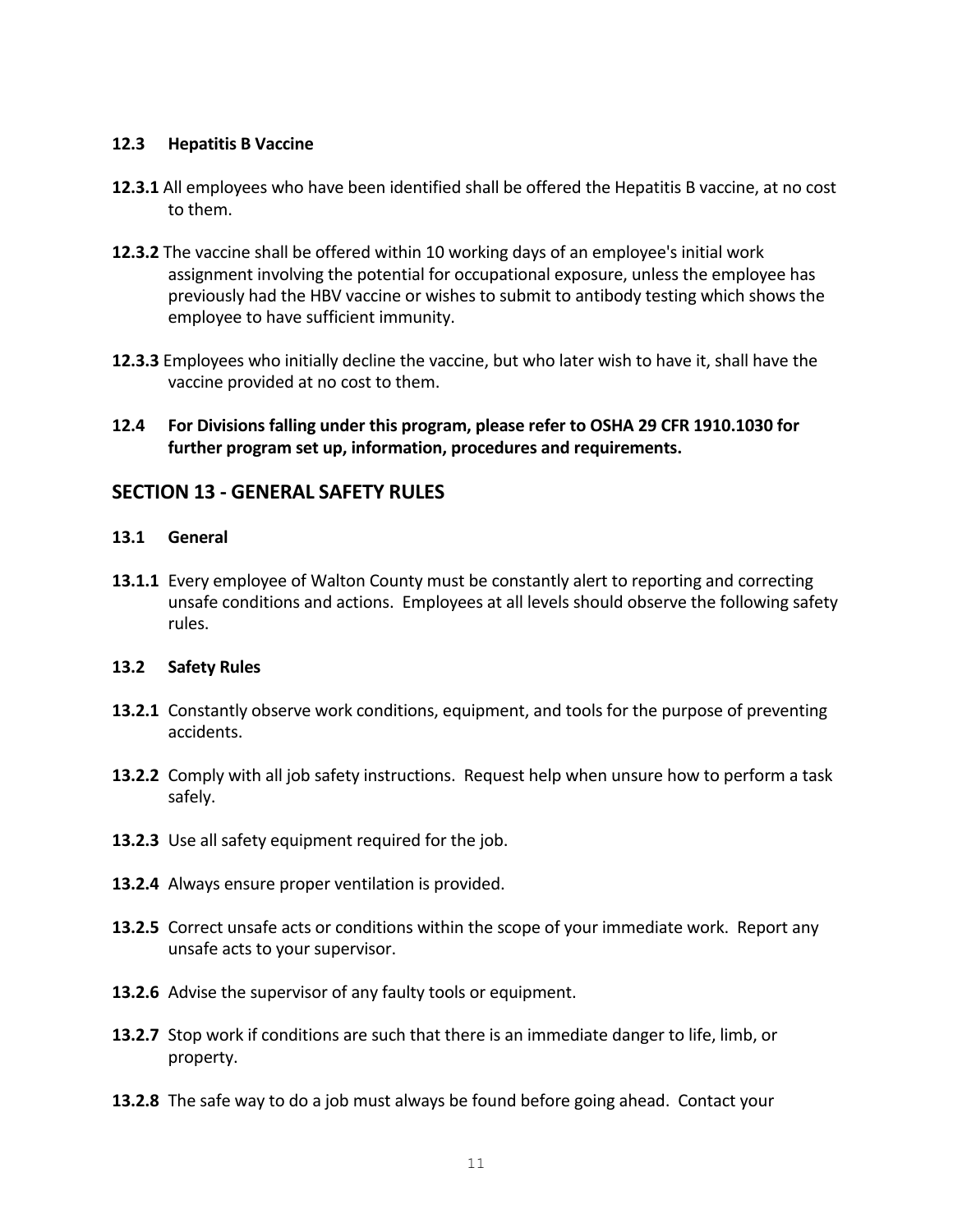supervisor when in doubt.

- **13.2.9** Practice good housekeeping in your work area. Pick up your tools. Do not leave materials or scrap where they will be hazardous to others.
- **13.2.10** Obey all warning signs.
- **13.2.11** Keep focused on what you are doing.
- **13.2.12** Report any unsafe conditions to your immediate supervisor at once.
- **13.2.13** Fighting or horseplay shall not be tolerated.
- **13.2.14** Reporting to work under the influence of intoxicants, tranquilizers, narcotics, or other dangerous drugs, or possession of such, not prescribed by a doctor is prohibited and governed by County policy within the Walton County Personnel Policies and Procedures Manual. Report all medications prescribed by your doctor to your supervisor.
- **13.2.15** Whenever an employee is involved in any accident that results in personal injury or damage to property, no matter how small, the accident must be reported to the immediate supervisor.
- **13.2.16** Do not operate any equipment which, in your opinion, is not in safe condition.
- **13.2.17** All prescribed safety and personal protective equipment shall be used when required and maintained in good working condition.
- **13.2.18** When lifting, use the approved lifting technique.
- **13.2.19** Defective machines, tools, etc. shall be reported and taken out of service at once.
- **13.2.20** All employees should know the location, type, and how to use all fire extinguishers and alarms at their job location.
- **13.2.21** No employee shall remove, displace, damage, destroy, or alter any safety device or safeguard furnished or provided for use in any place of employment, nor shall anyone interfere in any way with its use thereof.

#### **13.2.22 Violations of safety rules or safety standards shall result in disciplinary action**

# **SECTION 14 - HOUSEKEEPING**

#### **14.1 General**

**14.1.1** A clean and orderly workplace will not only contribute greatly to the prevention of accidents and injuries, but will also lend itself to proper utilization of available facility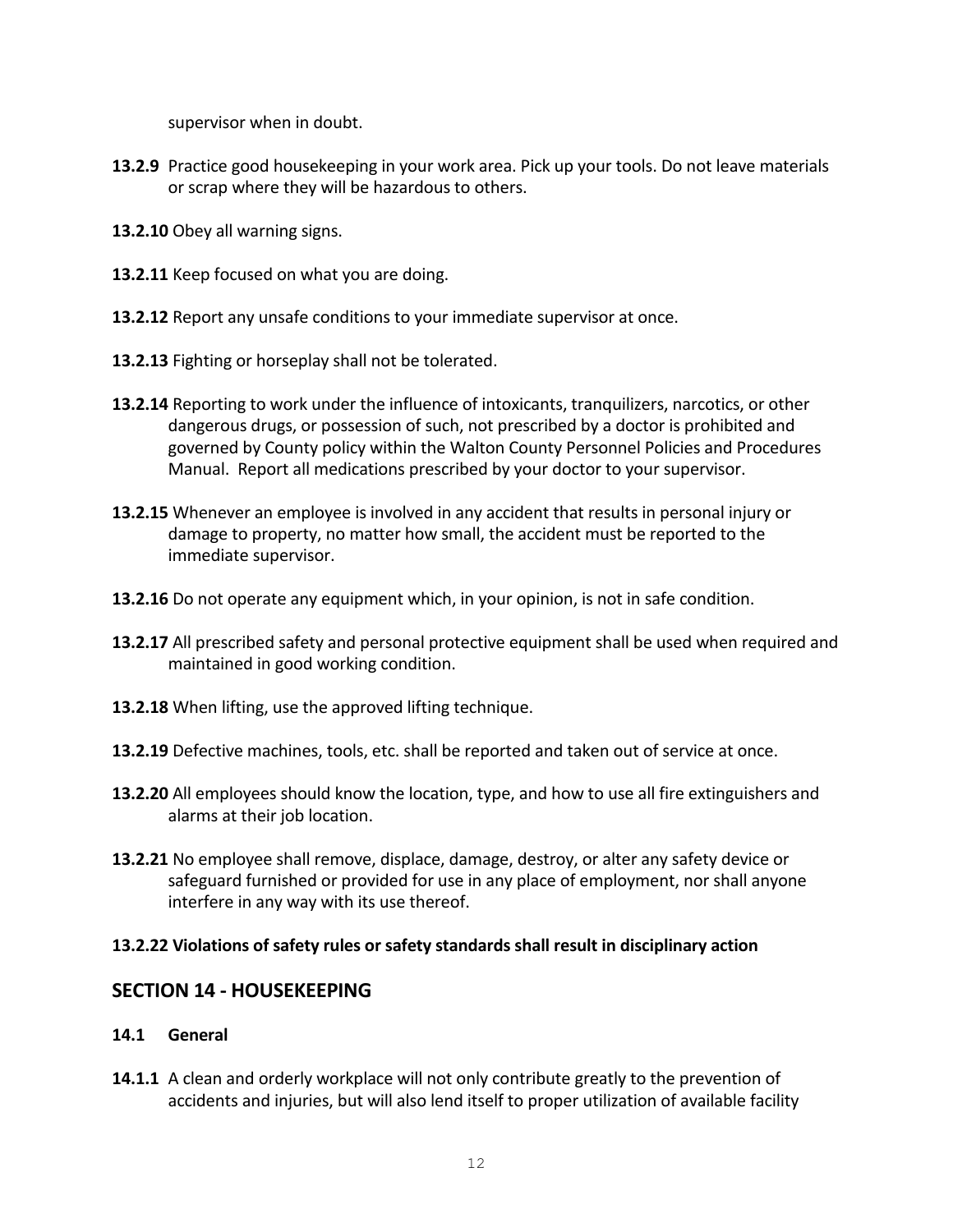space.

#### **14.2 Storage Areas**

**14.2.1** All materials shall be maintained in neatly stacked piles for easy access. Aisle ways and walkways must be kept clear and free of all materials and tools.

### **14.3 Work Areas**

- **14.3.1** All loose material and waste must be cleaned up immediately. The work area must remain free and clear of debris so as to provide easy walking areas for all employees.
- **14.3.2** Spills of oil, grease or other liquids must be removed immediately or sprinkled with sand or oil dry.
- **14.3.3** Combustible waste, such as oily rags, paper, etc. must be stored in a safe place, such as a covered metal container and disposed of regularly.
- **14.3.4** Adequate lighting must be provided in and around all work areas, passage ways, stairs, ladders, and other areas used by personnel.
- **14.3.5** There must be access at all times to such areas as electrical panels, safety disconnect switches, fire extinguishers, emergency exits, eye wash stations, safety showers, etc.

# **SECTION 15 - FIRE PREVENTION AND SAFETY**

#### **15.1 General**

- **15.1.1** Flammable or combustible scraps and materials shall be disposed of in tight metal containers and emptied daily. Containers shall be marked to show the contents.
- **15.1.2** Never cut a drum or container that contained gasoline or other flammable liquids.
- **15.1.3** All smoking regulations shall be obeyed. A "No Smoking" sign may indicate that there are flammable materials or conditions in the area.
- **15.1.4** Spills or leaks of flammable liquids shall be cleaned up immediately.
- **15.1.5** Employees shall immediately change clothes if they become soaked with oil, gasoline, kerosene, or other flammable liquids.

# **15.2 Electrical**

- **15.2.1** Wires shall be replaced when insulation gets frayed or worn.
- **15.2.2** Only fuses with the correct capacity for the equipment shall be used.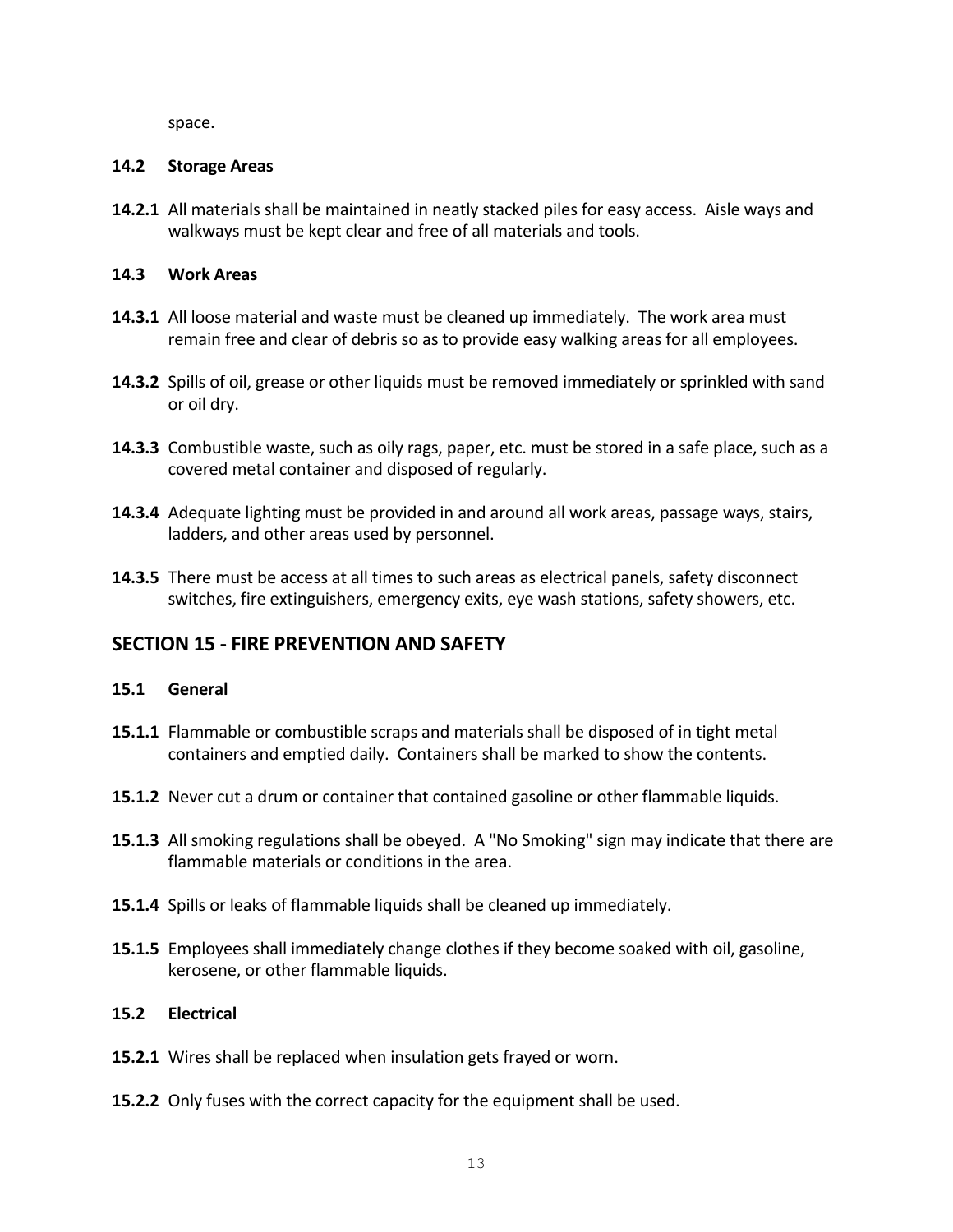- **15.2.3** Extension cords shall be in good condition and adequate for the task for which it is being used.
- **15.2.4** Ground connections shall be inspected to ensure they are in proper working order.
- **15.2.5** Motors, circuits, and outlets shall not be overloaded.

#### **15.3 Equipment and Machinery**

- **15.3.1** Equipment or machinery shall not be allowed to overheat nor be left running unattended or overnight unless such operation is essential to continue the work operation.
- **15.3.2** Motors and machines shall be kept free of dust and grease.

#### **15.4 Gas and Vapors**

- **15.4.1** Blow torches, soldering irons, welding torches, or other open flame equipment shall be restricted to isolated places where there is a good circulation of air and where no vapor of gasoline or other flammable liquids can collect.
- **15.4.2** Sufficient natural or mechanical ventilation shall be provided.
- **15.4.3** Unusual odors or leaking containers shall be immediately reported.
- **15.4.4** Flammable gas cylinders shall be handled carefully and moved by hand truck when ever possible.
- **15.4.5** When not in use, cylinder valves shall be closed and valve protection caps in place, hand tight. Valves shall not be used for lifting purposes.

#### **15.5 Storage of Flammables**

- **15.5.1** Materials of a flammable nature shall be stored in appropriate containers (not breakable) and placed in approved fire resistant storage buildings or fire resistant metal cabinets. Cabinets shall be identified for "FLAMMABLE" storage by labeling.
- **15.5.2** Cylinders shall be secured and stored away from electrical conductors and other sources of electricity.
- **15.5.3** Empty cylinders shall be plainly marked and stored in locations separate and apart from full containers.

#### **15.6 Fire Equipment and Preparedness**

**15.6.1** Passageways, fire exits, fire extinguishers, fire hoses, fire alarms boxes, fire detection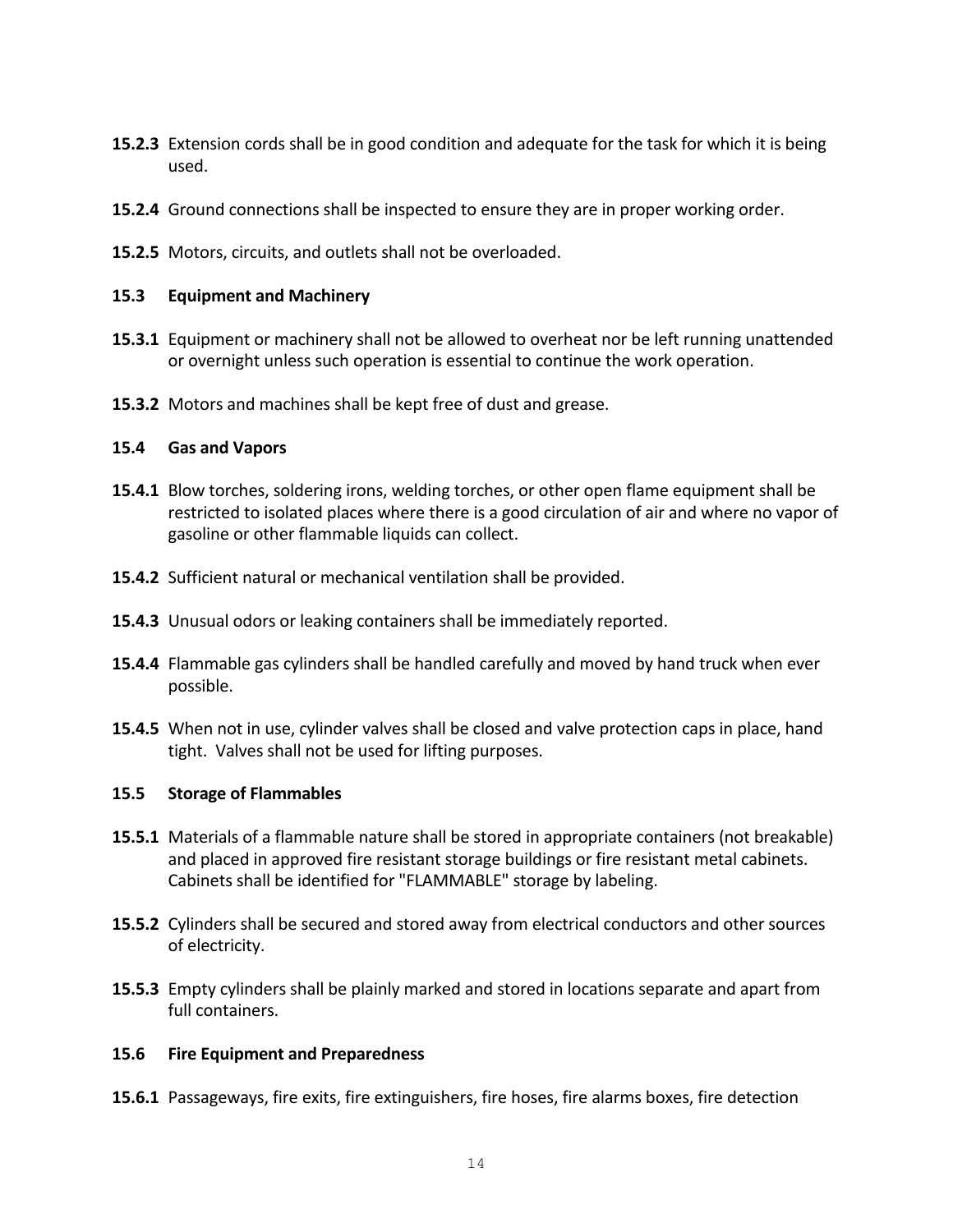installations, sprinkler valves and/or sprinkler heads shall not be blocked.

- **15.6.2** Missing, damaged, used or inoperative fire extinguishers shall be immediately reported and repaired, recharged or replaced.
- **15.6.3** Employees should be aware of the proper fire routes and exits to use in emergency situations.

# **SECTION 16 - OFFICE SAFETY**

#### **16.1 Machines and Equipment**

- **16.1.1** Machines should not be placed too near the edge of tables or desks.
- **16.1.2** Machines that creep or vibrate during operation should be secured in a manner to prevent movement.
- **16.1.3 Heavy office furniture and equipment shall be moved only by properly trained and physically qualified personnel.** Chairs, boxes, and other objects will not be used as substitutes for ladders.
- **16.1.4** Bulky office supplies and materials must be properly lifted to avoid muscle strains. Use mechanical devices to lift or carry loads that cannot be easily handled by one or two persons.
- **16.1.5** Never tip your chair backward. This can cause an overbalanced condition and result in your falling to the floor. This also causes a strain on the chair to the point where it may break and cause you to fall.
- **16.1.6** Do not sit on the edge or arm of the chair.

#### **16.2 File Cabinets**

- **16.2.1** File cabinets should be placed against walls or columns.
- **16.2.2** Do not overload drawers. Open only one drawer at a time to prevent the cabinet from tipping over. Put heavy materials in bottom drawers whenever possible.
- **16.2.3** Do not leave file drawers open.
- **16.2.4** To avoid pinching or cutting your fingers, use the handle when closing the drawer.

#### **16.3 Floors**

**16.3.1** Defective tile or carpet should be reported for immediate repair.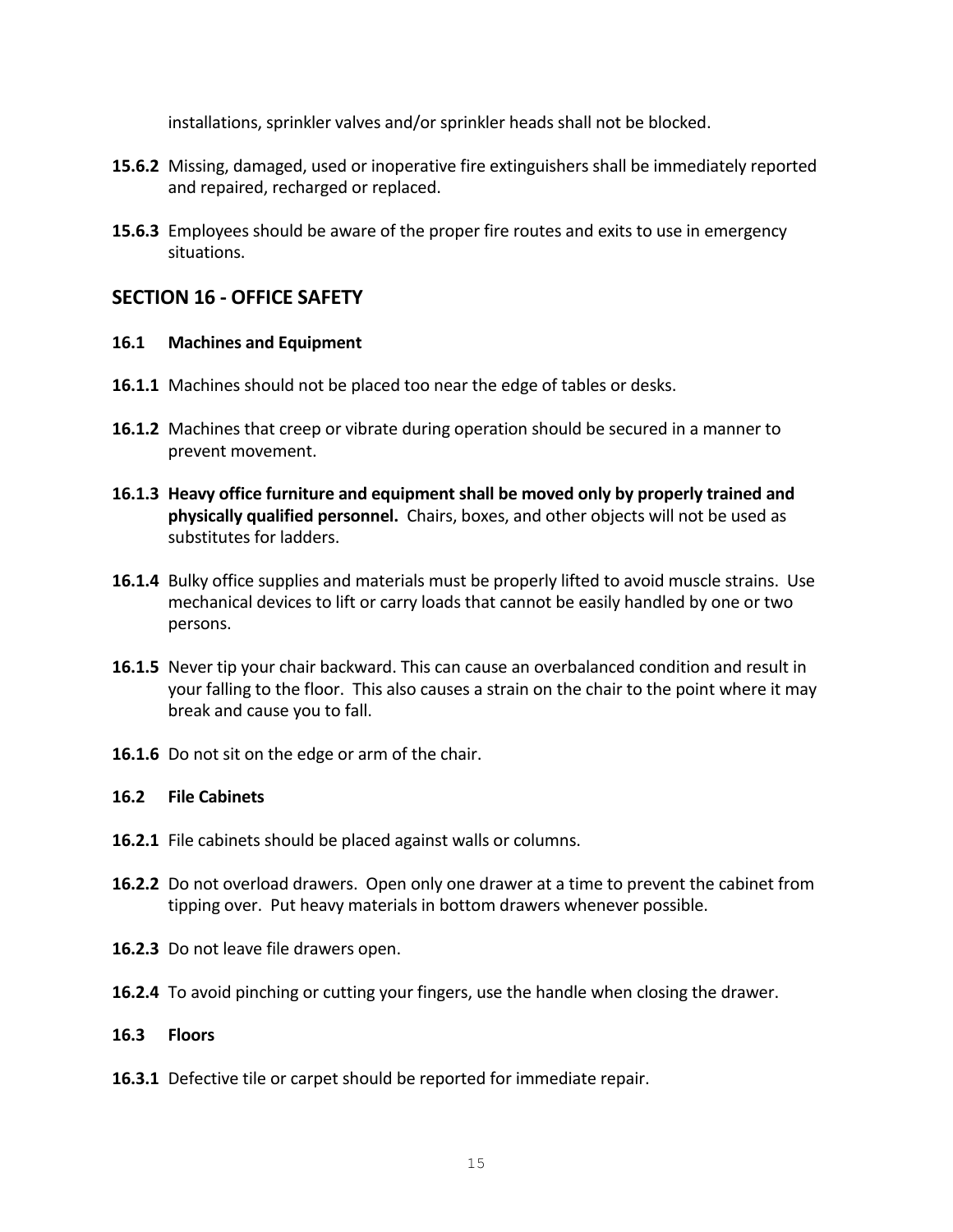#### **16.4 Passageways/Aisles**

- **16.4.1** A minimum width of four feet should be established for aisles. Obstructions such as waste baskets, telephone and electrical outlets, low tables, and office equipment shall be kept where they do not present tripping hazards.
- **16.4.2** Exits should be clear of obstructions and useable in an emergency situation.
- **16.4.3** Watch where you walk. Be sure you can see over anything you are carrying and do not read while you are walking.
- **16.4.4** Use handrails on stairways.

# **SECTION 17 - BACK PROTECTION**

- **17.1 Sitting** (FOR OFFICE)
- **17.1.1** When sitting keep your back straight, tighten your abdominal muscles, and keep your shoulders straight and centered above your hips.
- **17.1.2** Sit with your back against the back of a supportive chair, feet on the floor, and knees comfortably under the desk or table top and slightly higher than hips.
- **17.1.3** Place the chair close enough to the desk or table so you do not have to bend at the waist or hunch over to work.
- **17.1.4** Hold what you are reading upright instead of leaning over to read it on your desk top.
- **17.1.5** Adjust your chair properly and readjust it throughout the day.
- **17.1.6** Adjust your workstation height if possible.
- **17.1.7** When you are on the phone, use your elbow to support your arm. Do not cradle the phone in your neck and shoulder.
- **17.1.8** Get up and walk around periodically.
- **17.1.9** To reach something that is off to one side, turn your whole body, instead of twisting.
- **17.1.10** Never reach down to pick up an object while you are seated. Instead, get up and use the proper lifting technique.

#### **17.2 Preparing to Lift**

**17.2.1 If required, always wear your back support belt.**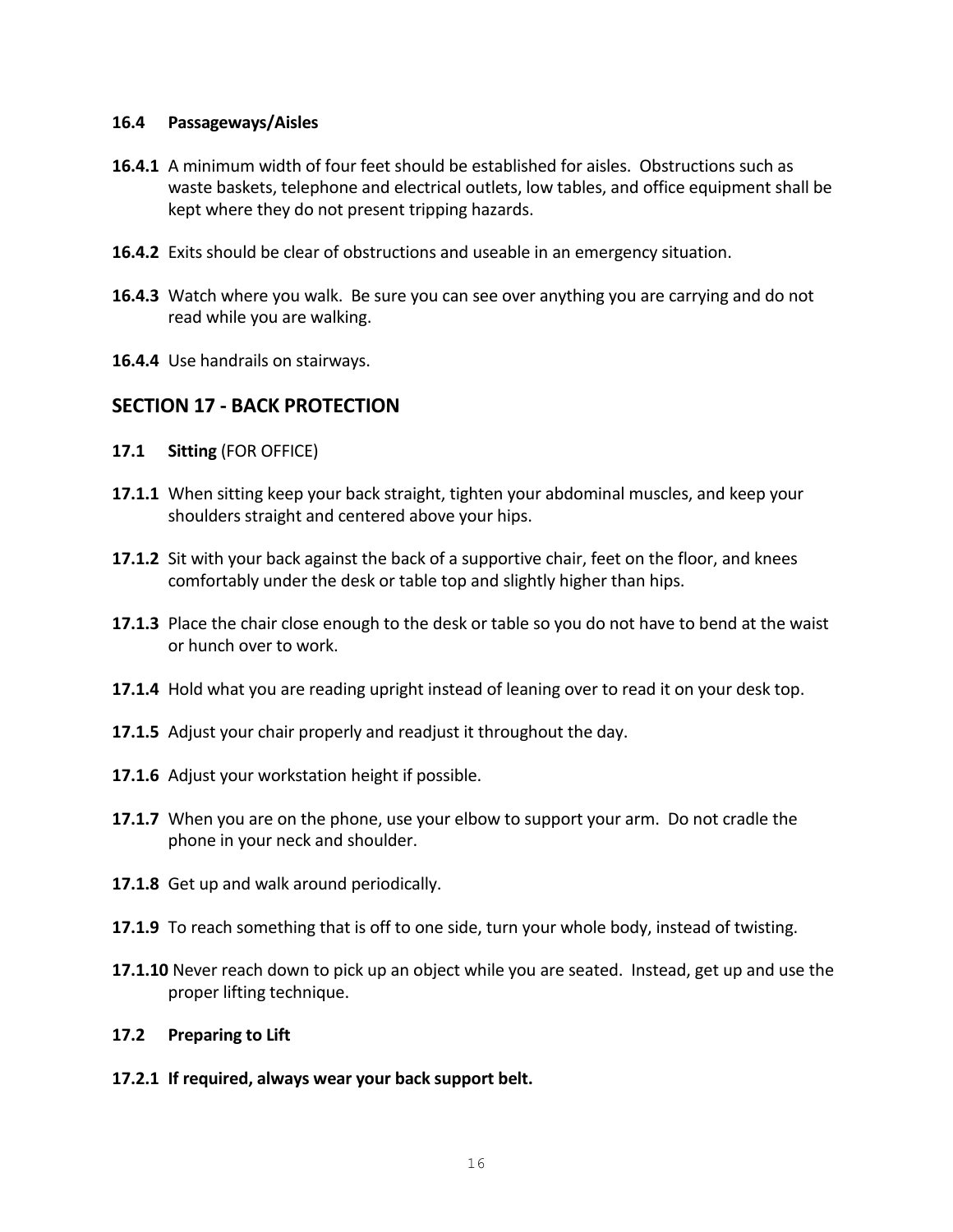#### **17.2.2** THINK. Lift with your mind first.

**17.2.3** Never attempt to catch a falling object.

# **17.3 Lifting**

- **17.3.1 Never** bend over the object to pick it up.
- **17.3.2** If you must do repeated lifting or moving, take frequent breaks.
- **17.3.3** When no one is around to help or the load is too heavy use mechanical equipment such as, a hand truck, forklift, hoist dolly, etc., to move loads. **Never overload hoisting or lifting equipment.** The rated load should be legibly and permanently marked in a prominent location on the equipment.
- **17.3.4** When shoveling, lift with your legs; keep your hands far apart, knees bent and your back straight. **Do not twist your body**. Turn in the desired direction by moving your feet and letting your entire body follow.

# **SECTION 18 - VIDEO DISPLAY TERMINALS (VDTs)** (FOR OFFICE)

#### **18.1 General**

**18.1.1** There are many factors when using VDTs that can contribute to physical stress. VDT work requires a good deal of concentration, close visual work, frequent eye movement, extended periods of sitting, and prolonged use of hands, wrists, and fingers. These factors can negatively affect the VDT worker's stress levels; however, they can easily be controlled and adjusted to improve a worker's comfort, productivity, and job satisfaction.

#### **18.2 Posture While Working on VDTs**

- **18.2.1** Keep the back straight.
- **18.2.2** Keep elbows close to the sides.
- **18.2.3** Hold the upper and lower arms at approximate right angles.
- **18.2.4** Hold the head up with eye level just above top of the screen.
- **18.2.5** Keep knees level with hips.
- **18.2.6** Support the lower back.
- **18.2.7** Rest the feet flat on the floor or on a footrest.
- **18.3 The Screen**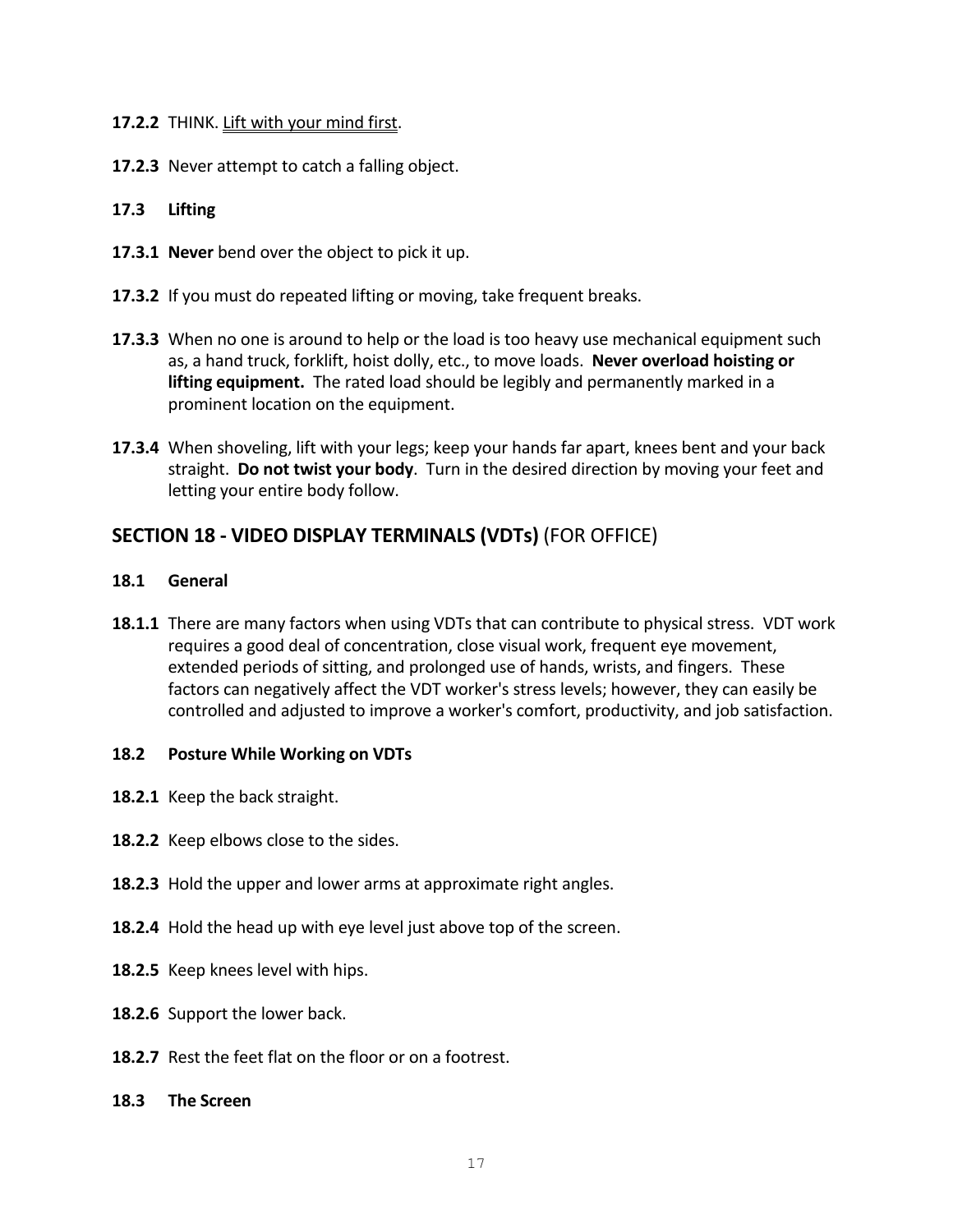- **18.3.1** Have adjustable tilt for vertical and horizontal angles or be placed on a wedge in order to change the angle.
- **18.3.2** Set at a height so that the top is just below eye level.
- **18.3.3** Positioned about as far away as you would position a book, approximately 18 inches.
- **18.3.4** Have contrast and brightness controls or use filters if characters are too bright.

#### **18.4 The Keyboard**

**18.4.1** Should be thin, to avoid bent wrists. If your keyboard is thick, make a wrist rest with a towel or padded board to help keep your wrist straight. If possible, it should be detachable for independent positioning.

#### **18.5 The Work Area**

- **18.5.1** Ample leg room.
- **18.5.2** Ample space for computer, accessories, and work space.
- **18.5.3** Holder to keep documents at the same level and distance as the screen.

#### **18.6 The Chair**

- **18.6.1** Adjustable height so that forearms and wrist are straight when hands are on the keyboard.
- **18.6.2** Adjustable, full sized backrest.
- **18.6.3** Curved seat front.
- **18.6.4** Five feet with rollers.

#### **18.7 Lighting**

**18.7.1** Natural Light

Position the VDT at a 90 degree angle to the windows.

Adjust the angle of the screen to reduce reflections and glare.

If necessary, close blinds or drapes as light changes.

**18.7.2** Artificial Light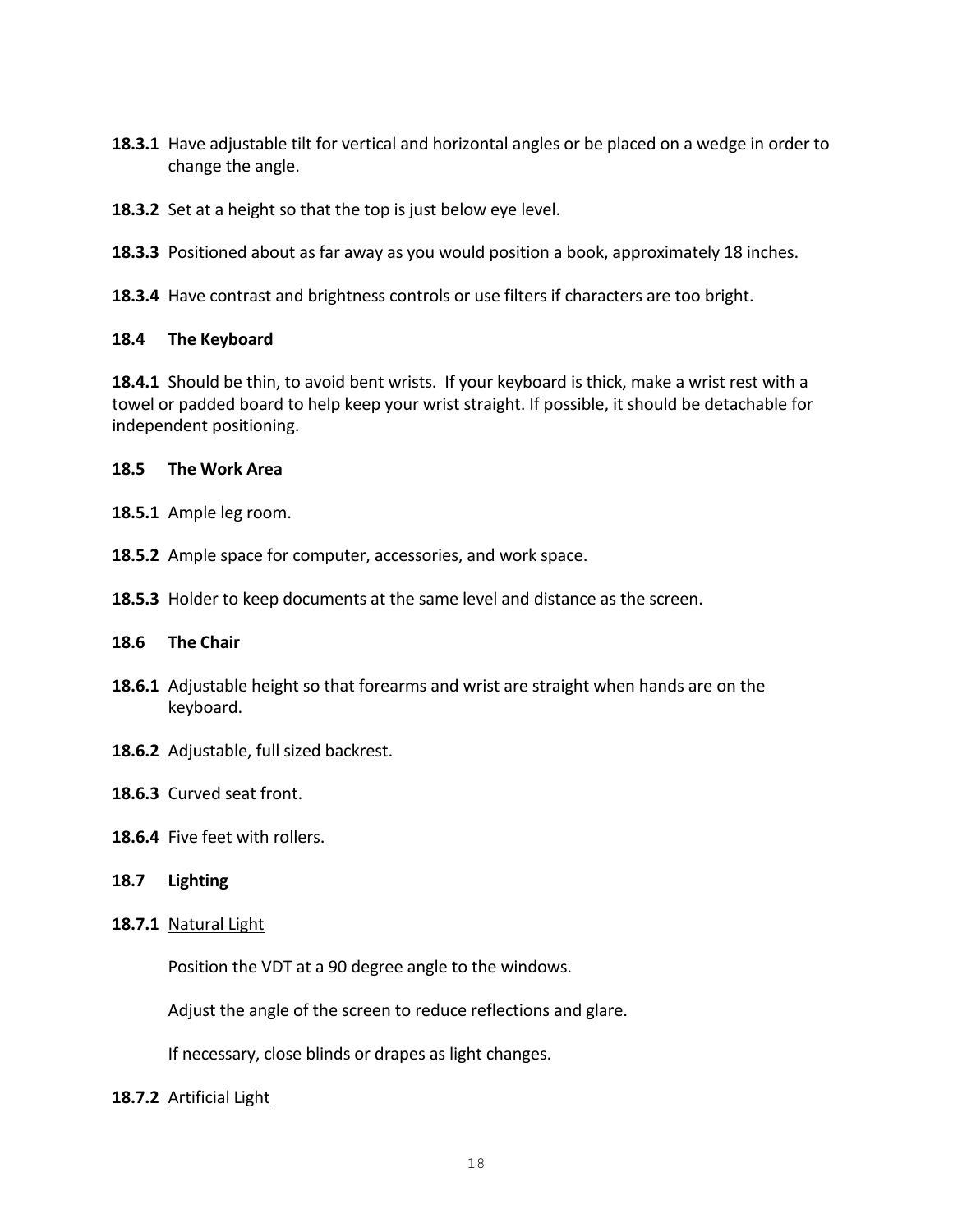If lights are too bright or dim, turn them off. Use task lights to see documents.

Tilt the screen down slightly to avoid catching the light from above.

If possible, sit with ceiling lights at the side rather than directly overhead, in front or behind you.

If possible, position the monitor so that you are not distracted by window scenes or background movement.

#### **18.8 Reducing Stress and Muscle Tension**

**18.8.1** Simple exercises and changing your daily routine can help reduce stress and prevent fatigue, irritability, and sore muscles and joints. Suggested ways to relax and reduce tension include the following for:

#### **18.8.2** Daily Routine

As work allows, take a few minutes every hour or so to organize materials, file, deliver completed work, etc.

Get up and walk around occasionally.

Discuss with your supervisor about a mid-morning and mid-afternoon work break.

#### **18.8.3** Eyestrain

Cup your hands lightly over closed eyes for one minute.

Look into the distance from time to time at something at least twenty feet away.

Roll your eyes clockwise then counterclockwise.

Blink your eyes so your eyes won't dry out.

If necessary, adjust the office lighting or your screen's brightness and contrast.

#### **18.8.4** Head and Neck

Slowly turn your head left and hold for 3 seconds. Turn your head to the right and hold for 3 seconds. Drop your chin to your chest, and then tilt back as far as you can. Repeat the sequence 5-10 times.

#### **18.8.5** Shoulders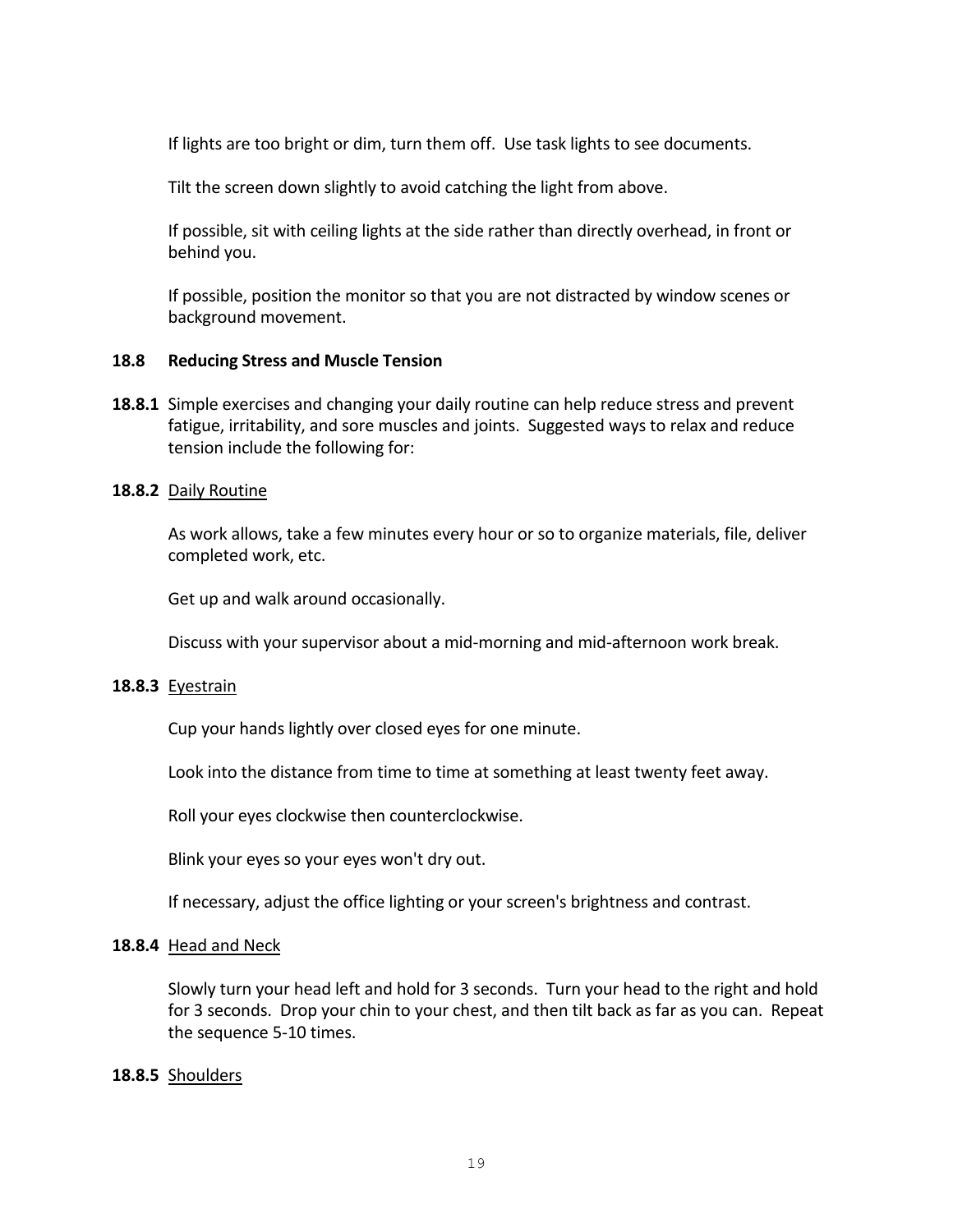Using a circular motion, roll your shoulders forward 5 times then backward 5 times.

Stick your arms out straight from your shoulders and rotate them in small circles, first forward and then backward. Drop your arms then raise them and rotate again, repeating the process 3 times.

#### **18.8.6** Upper Back

Grasp one arm below the elbow and pull gently toward the opposite shoulder. Hold the position for 5 seconds. Repeat with the other arm.

#### **18.8.7** Lower Back

Sitting in your chair, bend between your knees toward the floor. Hold for 10 seconds, and then resume your upright position. First, be sure your chair is steady and far enough away from your desk.

#### **18.8.8** Wrists

While your arms are extended in front of you, raise and lower your hands several times. Rotate your hands 10 times.

Put one elbow on your desk and hold the arm up with the hand raised. Grab your raised fingers with your other hand and gently bend your raised hand backward. Hold the hand back for 5 seconds, then release it and do the other arm and hand.

#### **18.8.9** Hands and Fingers

With your hands palm side down, make a fist and hold tight for 1 second. Spread the fingers wide for 5 seconds. Repeat 3 times.

# **SECTION 19 - REPETITIVE MOTION INJURIES**

#### **19.1 Causes**

**19.1.1** Repetitive Motion Injuries (RMIs) are caused by regularly repeated movements such as, hammering, lifting, twisting, squeezing, pushing, pulling, typing, etc.

#### **19.2 Risk Factors**

#### **19.2.2** Constant Repetition:

Given enough time, affected muscles and other tissues recover from repeated movements without injury. It is when a movement is repeated too often that it takes longer for the tissues to recover.

#### **19.2.3** Force: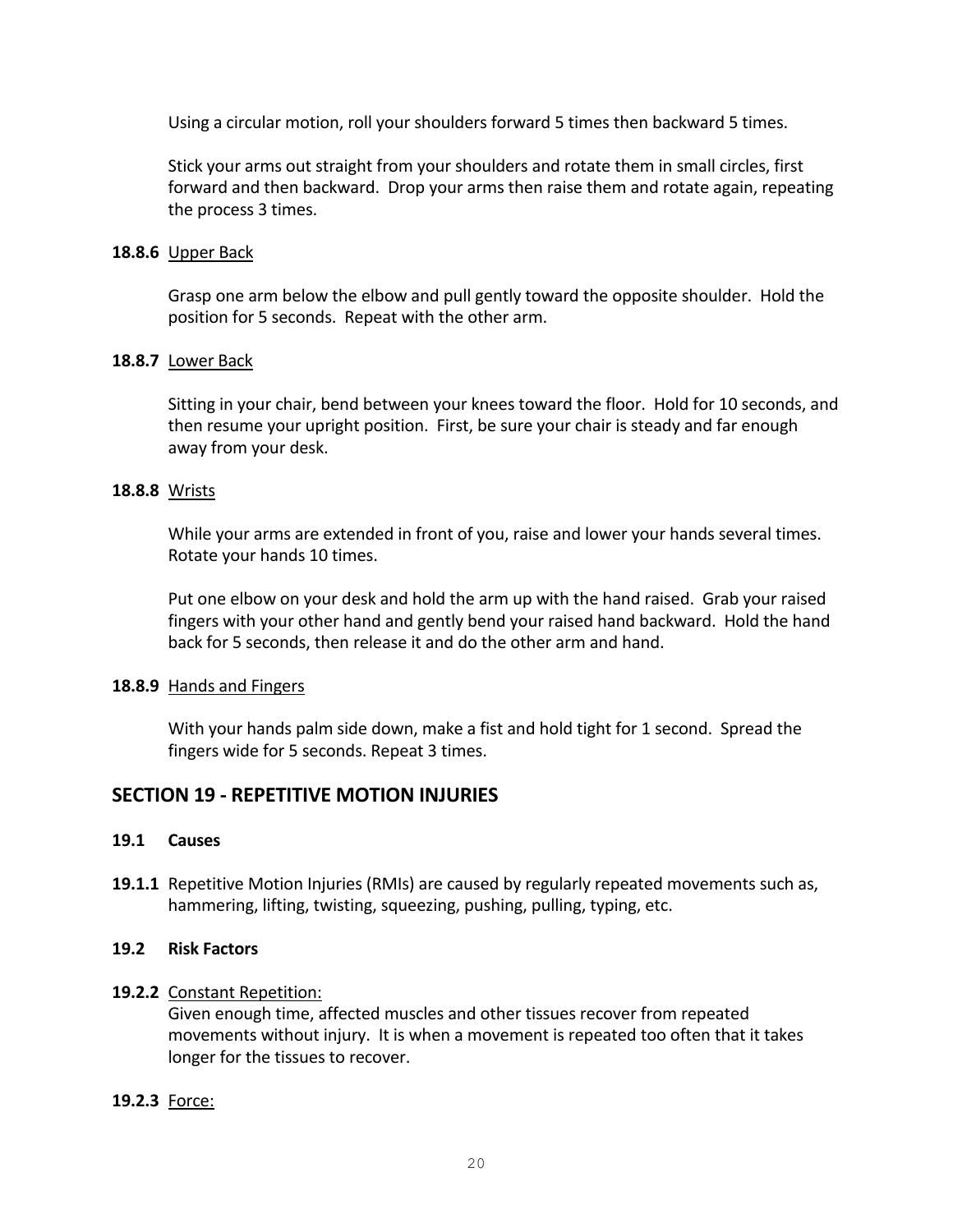Placing too many pounds of pressure on muscles, ligaments, tendons and other tissues increases the risk of injury.

# **19.2.4** Awkward Posture:

Extended awkward body positions increase the stress of certain body movements.

# **19.2.5** Lack of Rest:

Without enough rest or breaks from the repetitive movement, the body does not have enough time to recover from activities, even those that involve very little force.

# **19.2.6** Other:

Sharp or hard objects, vibration, cold temperatures, and improperly designed tools, controls or work areas increase the risk of RMIs.

### **19.3 Prevention of RMIs**

- **19.3.1** Limiting stressful motion whenever possible helps to prevent RMIs. Recommended prevention techniques include:
	- If possible, employees performing new jobs involving regularly repetitive motions should begin slowly, and gradually build their speed and workload. This allows the body to get use to the new movements.
	- If the job requires the employee to sit for extended periods of time, adjust the chair, work surface, keyboard or other objects. If possible, stand up and stretch from time to time.
	- Avoid repeating actions as much as possible. Switch from one movement to another from time to time.
	- Frequently change your work position or body posture.
	- Take scheduled breaks to give your body time to rest and recover. Pace yourself so that you don't get too tired.
	- When you are performing a task that requires the use of your hand, keep your wrist as straight as possible.
	- When typing, adjust your chair or work surface so that your bent elbows form a 90 degree angle. If necessary, use a wrist rest to help keep your wrist straight.
	- When possible, soften the contact between your body and your work surface. For example, pad corners, use cushion handled tools, gloves or other devices when appropriate.

# **SECTION 20 - PERSONAL PROTECTIVE EQUIPMENT (PPE)**

# **20.1 General**

- **20.1.1 When personal protective equipment has been specified for hazardous work its use shall be mandatory as a condition of employment, and employees shall not be allowed to perform a job without the appropriate personal protective equipment (PPE).**
- **20.1.2** PPE serves only as added protection, not absolute protection; therefore, its use must be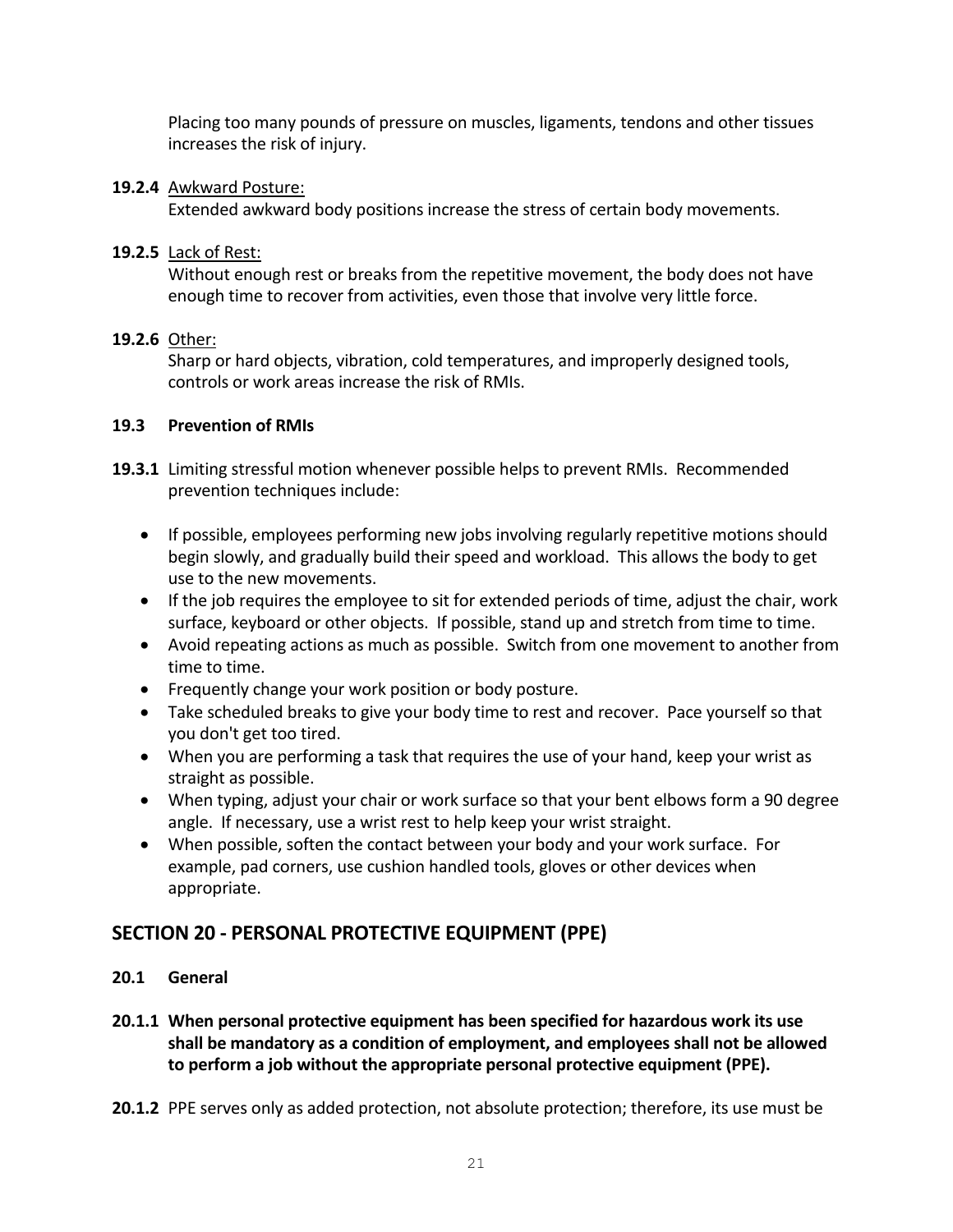in conjunction with guards, engineering controls and sound workplace practices.

**20.1.3 The employee** is responsible for the care and proper use of his/her PPE and reporting any faulty, damaged, or worn PPE.

# **20.2 Work Clothes**

**20.2.1** In the absence of a County uniform, employees shall wear suitable clothing for the job they are performing at all times. Suitable clothing means clothing that will minimize danger from moving machinery, hot or cold substances, sudden burns, etc.

### **20.3 Protective Footwear**

**20.3.1** To maximize safe working conditions for employees, Walton County shall mandate the wearing of safety shoes/boots for those employment situations for which hazards exist, and where the wearing of such personal protective equipment would reasonably prevent injury to the employee. Situations for which hazards exist include areas where there is a danger of foot injuries due to falling or rolling objects, objects piercing the soles, and where the employee's feet are exposed to electrical or chemical hazards.

### **20.3.2** Application of Safety Shoe/Boot Program

Employees are required to wear ANSI approved safety shoes if they are required to handle or carry material such as heavy packages, objects, parts, or tools which could be dropped; or for activities where objects might fall or roll onto the feet; or for activities where sharp objects such as nails, wires, tacks, screws, large staples, scrap metal, etc., could be stepped on by the employee.

# **NOTE: If not provided by the County, a reimbursement according to county policy will be applied toward the purchase of safety shoes if required to be worn.**

#### **20.4 Back Support Braces/Belts**

#### **20.4.1** Wearing of Back Support Braces

Any employee, whose job requires wearing back a support brace/belt and performs constant or strenuous lifting, and is discovered not wearing the back support brace/belt as required, shall not be allowed to work until such time as he/she is wearing the issued or approved brace/belt. Refusal to wear the back support brace/belt will result in disciplinary action.

#### **20.5 Hard Hats**

**20.5.1** Hard hats are required to be worn when employees are exposed to possible danger of injury from falling or flying objects, hazards overhead, or from electrical shock and burns.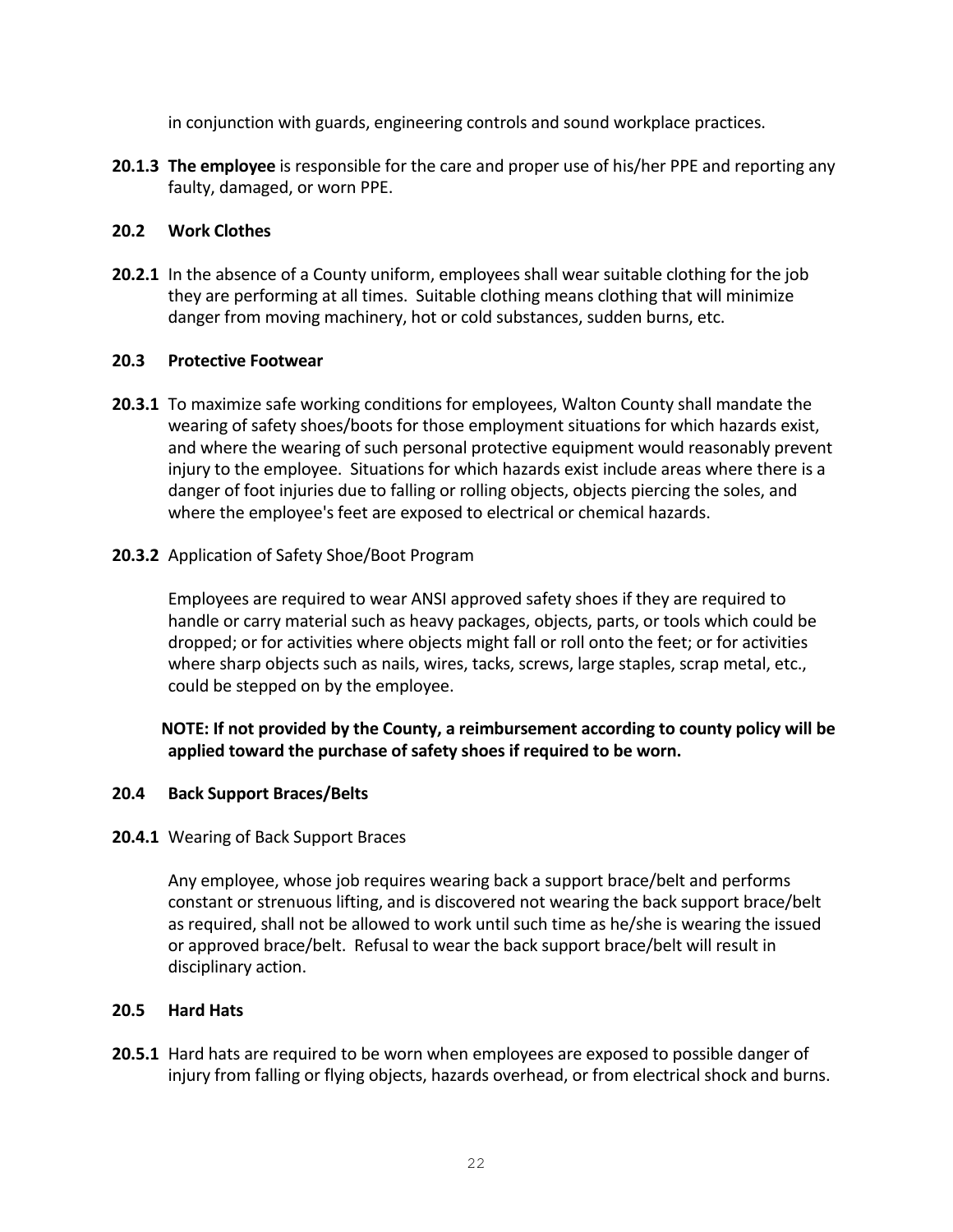#### **20.5.2** Hard Hat Suspension

Hard hats must be worn squarely on the crown of the head. This puts the strongest part of the hat in position to take an overhead impact.

The hat suspension is critical to absorb and spread the force of an impact. For the proper ventilation and impact protection, the suspension must have a 1  $\frac{1}{4}$ -1  $\frac{1}{2}$ " clearance between the crown of the hat and the top of the head.

- **20.5.3** When near exposed electrical conductors which could contact the head, affected employees shall wear the appropriate "class" hard hat designed to reduce electrical shock hazards.
- **20.5.4** Hard hats that have been altered will not be permitted.
- **20.5.5** The hard hat will be worn with the brim facing forward at all times, except for welders wearing an attached welding hood.
- **20.5.6** Hard hats worn during the hours of darkness shall have a one inch band of reflective tape or white sign sheeting applied around the circumference of the hat.
- **20.5.7** Hard hats should not be stored on the rear or front window ledge of a vehicle. The extreme heat tends to weaken it, and in sudden stops or turns it can become a harmful missile. Instead use a storage rack or other appropriate storage area.
- **20.5.8** Hard hats shall be cleaned on a regular basis.
- **20.5.9** Hard hats shall be inspected regularly by employees and replaced immediately when found defective. A hard hat is defective if it is cracked, dented, has deep scratches, faded, modified, not equipped with an inner suspension liner, or otherwise damaged.

#### **20.6 Gloves**

- **20.6.1** To help prevent such injuries, employees shall wear proper hand protection when exposed to hazards such as those from skin absorption of harmful substances, severe cuts or lacerations, severe abrasions, punctures, chemical burns, thermal burns and harmful temperature extremes.
- **20.6.2** The glove shall be in good condition and suited for the type of work involved. Employees should check gloves for holes at the tips and between fingers, replace gloves that are damaged or worn, and periodically clean and dry gloves.
- **20.6.3** Employees must ensure that gloves fit properly.
- **20.6.4** Gloves should not be worn when working on moving machinery. Moving parts may pull the glove and the wearer's hand and arm into the machine.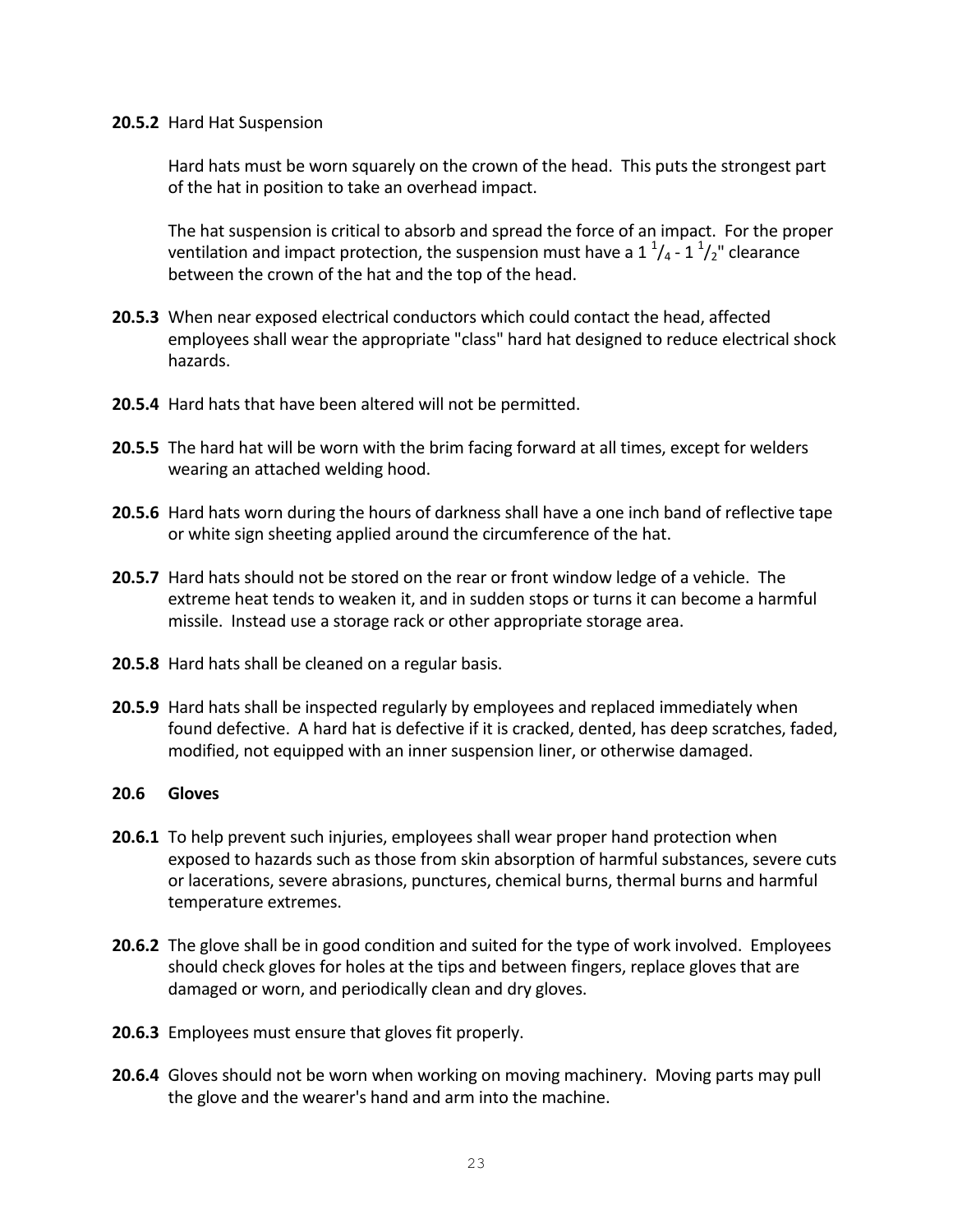#### **20.7 Eye and Face Protection**

- **20.7.1** Approved eye and face protection shall be worn whenever warranted by work exposures, such as flying particles of dirt, sand, grass, dust, rust, rock, bits of concrete etc., sprays or splashes of hot or corrosive chemicals or materials, hazardous gases or vapors, and injurious radiant energy.
- **20.7.2** Safety glasses must cover the front and sides of the eyes. Side covers may be detachable.
- **20.7.3** Employees wearing prescription glasses shall wear protective devices designed to fit over prescription glasses, or the employee may, at his/her expense, have ANSI approved protective eyewear ground to the prescription.

Employees who choose to purchase prescription safety lenses shall file the proper documentation with Human Resources showing that the lenses are ANSI approved.

#### **NOTE: If not provided by the County, a reimbursement according to county policy, will be applied toward the purchase of prescription safety glasses if required to be worn.**

- **20.7.4** Face shields shall be worn in conjunction with goggles or safety glasses when working with chemicals, heat, glare, small projectiles, and infectious material that may splash.
- **20.7.5** Goggles shall be worn with a face shield when severe exposure to splashing hazards is present.
- **20.7.6** Safety glasses or goggles shall be worn under welding helmets for added protection.
- **20.7.7** Welders shall wear a welder's hood with lenses which have the correct color density for the type of welding involved. Welders' helpers must wear the same, or at a minimum wear burning goggles with the correct color density.

#### **20.8 Hearing Protection**

#### **20.8.1** Hearing Protectors

When workplace sound levels exceed the permissible exposure limit at or above an 8 hour time-weighted average of 85dB, the affected employees shall be notified and hearing protection shall be worn to reduce the sound levels for as long as the danger exists.

The effectiveness of hearing protection depends on proper fitting.

If an employee's plugs or muffs are not right for the job or feel uncomfortable, he/she should inform the supervisor immediately so that the protection may be replaced with more appropriate protection.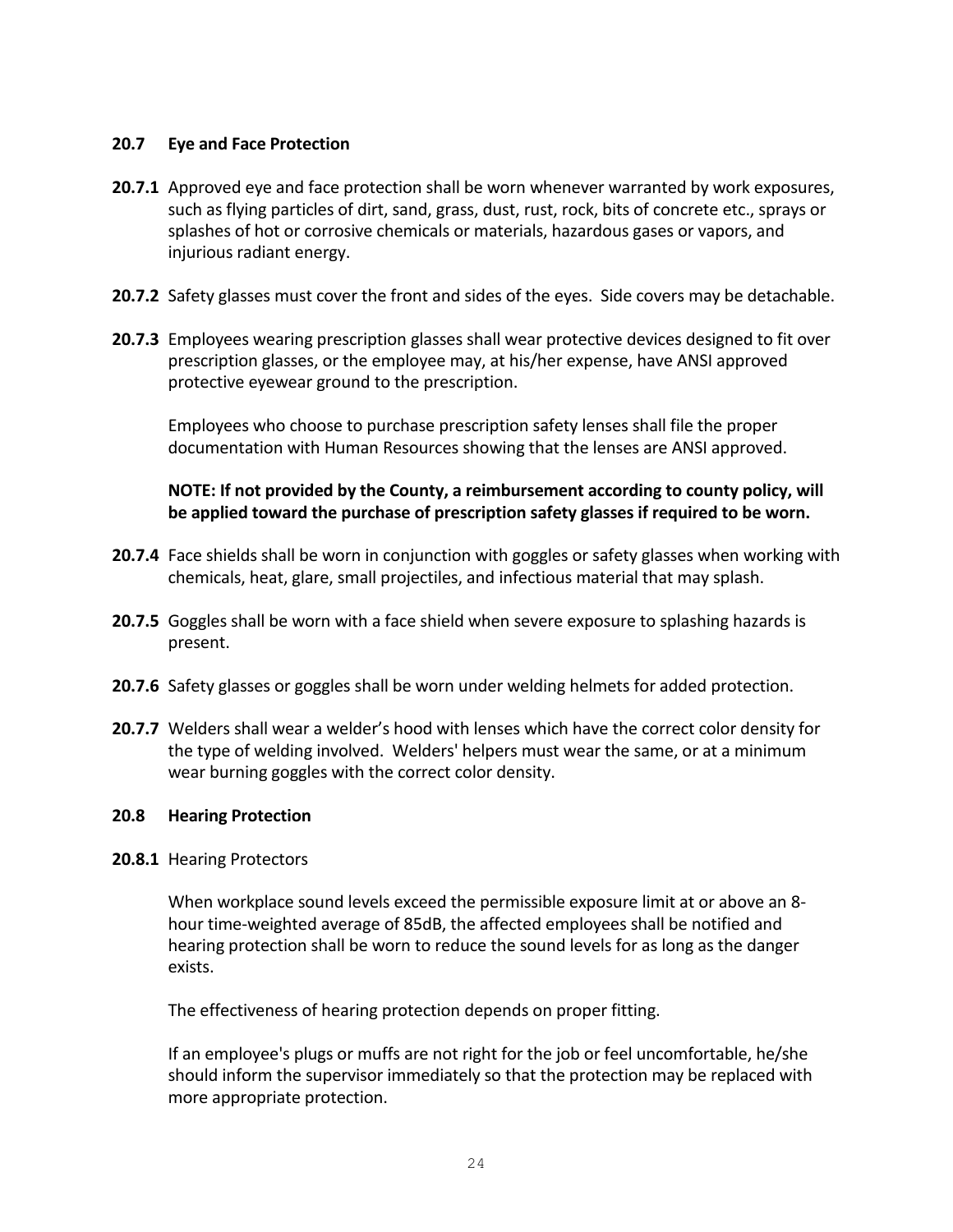Hearing protection must be worn in identified high risk areas. Employees not wearing their hearing protection in such areas not only are at risk of hearing loss, but are subject to disciplinary action.

#### **20.9 Safety Belts, Harnesses, and Lanyards**

**20.9.1** These shall be worn when working at elevated levels over six feet high which are not protected by standard handrails and when working from suspended scaffolds.

### **20.10 Flotation Vests**

**20.10.1** United States Coast Guard approved flotation shall be worn when required to perform work over water.

# **20.11 Traffic Vests**

**20.11.1** When required to work in the immediate vicinity of moving traffic, a fluorescent orange, green or red traffic safety vest shall be worn.

# **SECTION 21 - TOOL AND EQUIPMENT SAFETY**

### **21.1 Hand Tool Safety**

- **21.1.1** Hand tools shall only be used for the purpose for which they were designed and shall be used with the appropriate safety equipment and PPE.
- **21.1.2** Employees shall check the condition of tools before they use them. Tools shall be kept in good working condition and replaced or repaired when worn or broken.
- **21.1.3** Tools that are not in use shall be properly stored in tool boxes, racks, or cabinets and not be allowed to lie around where they could fall on or trip employees.
- **21.1.4** Sharp or pointed tools shall not be carried in pockets unless the point or edge is protected with a cover. It is recommended to carry tools in a tool belt or kit.

#### **21.2 Power Tool Safety**

- **21.2.1** Employees shall follow all manufacturer instructions regarding the safe storage, operation, and maintenance of power tools.
- **21.2.2** Employees shall not use a power tool unless they have been trained on how to use it safely and properly.
- **21.2.3** Power tools must have all guards in place before they are put into operation.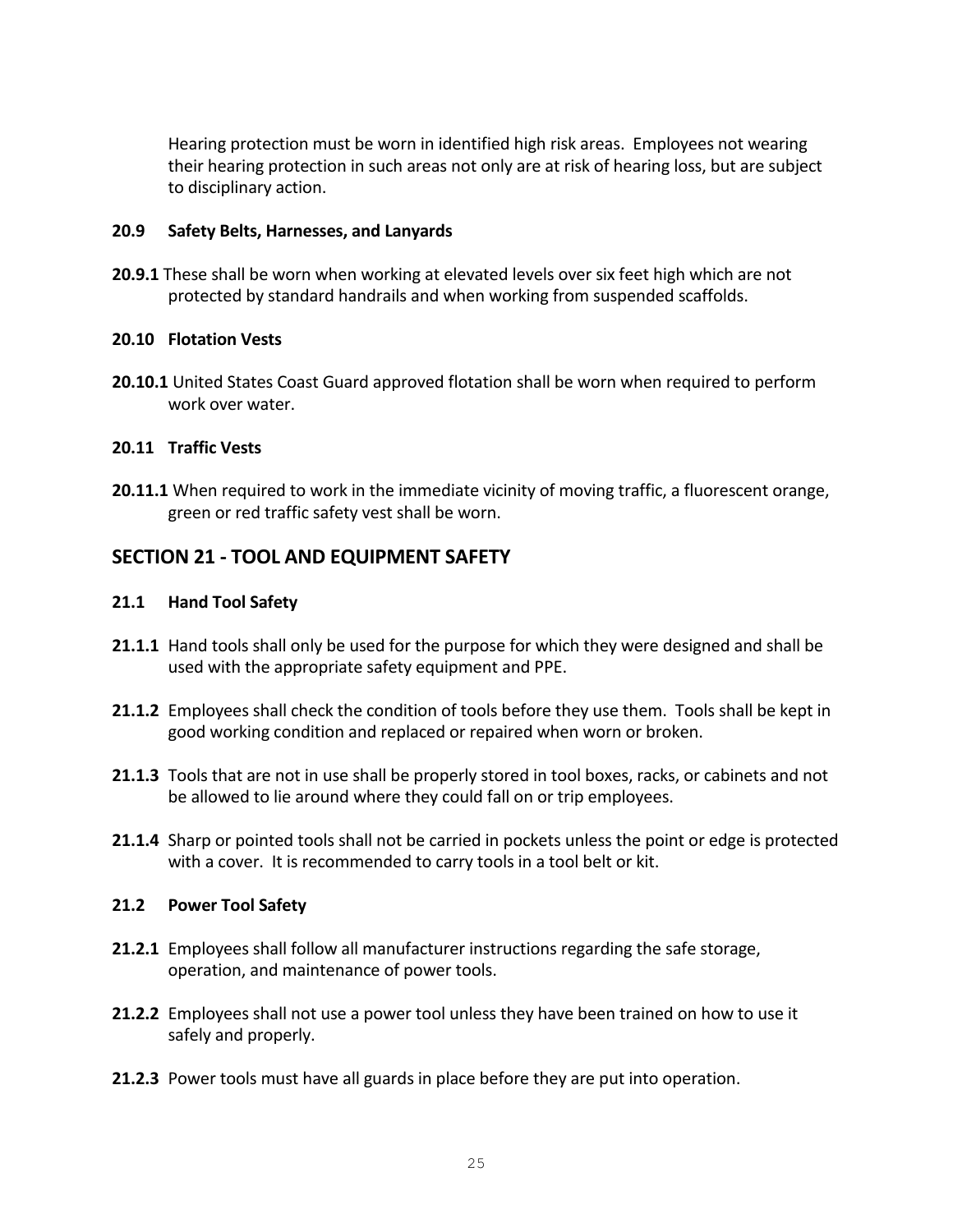- **21.2.4** Employees should not wear loose fitting clothing or jewelry when operating power tools.
- **21.2.5** Power tools should be disconnected from the power source before changing blades, bits, etc.
- **21.2.6** Remove chuck keys, etc. before using power tools.
- **21.2.7** Power tools should be double-insulated or have three prong plugs with grounded extension cords and receptacles.
- **21.2.8** Do not use power tools with worn or damaged plugs or cords.
- **21.2.9** Always keep the work area free of trip hazards or slippery conditions.
- **21.2.10** Never use compressed air to clean off equipment or clothing, use a brush or dry vac.

### **21.3 Ladder Safety and Maintenance**

- **21.3.1** Ladders must be of sufficient length to extend not less than 36" above any platform or landing which they serve.
- **21.3.2** Step ladders should not be used as straight ladders. Workers should not work from the top two steps of a step ladder.
- **21.3.3** The feet of a ladder shall be placed approximately 1/4 of its length away from the vertical plane of its top support.
- **21.3.4** Only light, temporary work should be performed from ladders.
- **21.3.5** Ladders should not be placed in front of doors which open towards the ladder unless the door is locked or otherwise guarded.
- **21.3.6** When using straight ladders, both the bottom and the top shall be secured to prevent displacement. Use ladder shoes, stakes, or other means of securing the ladder.
- 21.3.7 Only one employee at a time climbing a ladder.
- **21.3.8** Ladders are not to be used as skids, braces, scaffolds, or any other purpose than that for which they are intended.
- **21.3.9** Never climb a ladder with greasy, muddy, or otherwise slippery hands or shoes.
- **21.3.10** When ascending or descending ladders, face the ladder and use both hands to hold onto the side rail. If material must be moved from one level to another, a rope, block and tackle or other means should be used. Materials should not be hand carried on ladders.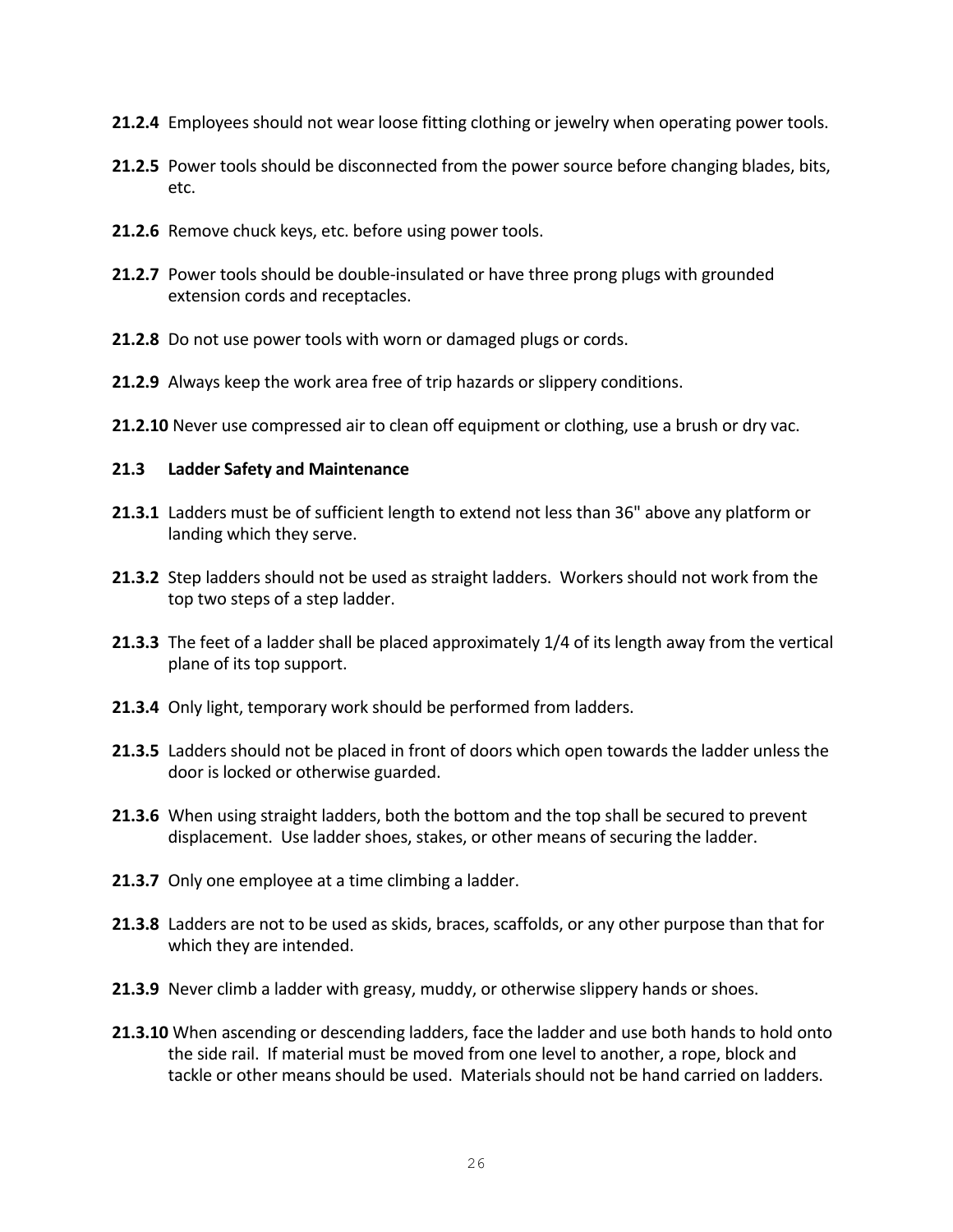**21.3.11** All ladders should be visually inspected frequently for deterioration and damage.

### **21.4 Welding and Cutting**

- **21.4.1** Never use oil or grease on any fittings or apparatus in contact with oxygen.
- **21.4.2** Never stand directly in front or in back of a regulator when opening the cylinder valve; stand so that the cylinder valve is between you and the regulator.
- **21.4.3** Before doing any welding or cutting, always check to be sure appropriate fire protection equipment is immediately available.
- **21.4.4** Do not wear flammable or disposable type clothing.
- **21.4.5** Wear appropriate welding helmets, long sleeve shirts, leathers and welders gloves.
- **21.4.6** Equipment must be industrial rated, in good condition and conforming to OSHA requirements governing application, installation and operation of arc welding and cutting equipment.

#### **21.5 Compressed Gas Cylinder Storage**

- **21.5.1** Inside of buildings, cylinders shall be stored in a dry, well-ventilated, well-protected location at least 20 feet from highly combustible materials such as oil, solvents, etc.
- **21.5.2** Assigned storage spaces shall be located where cylinders will not be knocked over or damaged by falling or passing objects, or be subject to tampering by unauthorized persons.
- **21.5.3** Empty cylinders shall have their valves closed.
- **21.5.4** Storage of empty cylinders shall be separated from charged cylinders. Storage racks shall be identified as to compressed gas cylinder content and condition (i.e., "full", "empty").
- **21.5.5** Valve protection caps, where the cylinder is designed to accept the cap, shall always be in place, hand tight (except when cylinders are in use or connected for use).
- **21.5.6** Protection from solar radiant heat shall be provided where cylinders are directly exposed to sunlight.
- **21.5.7** Compressed gas cylinders shall be secured in an upright position at all times, including when hoisted or transported.
- **21.5.8** Oxygen cylinders in storage shall be separated from fuel-gas cylinders or combustible materials (especially oil or grease) a minimum of 20 feet.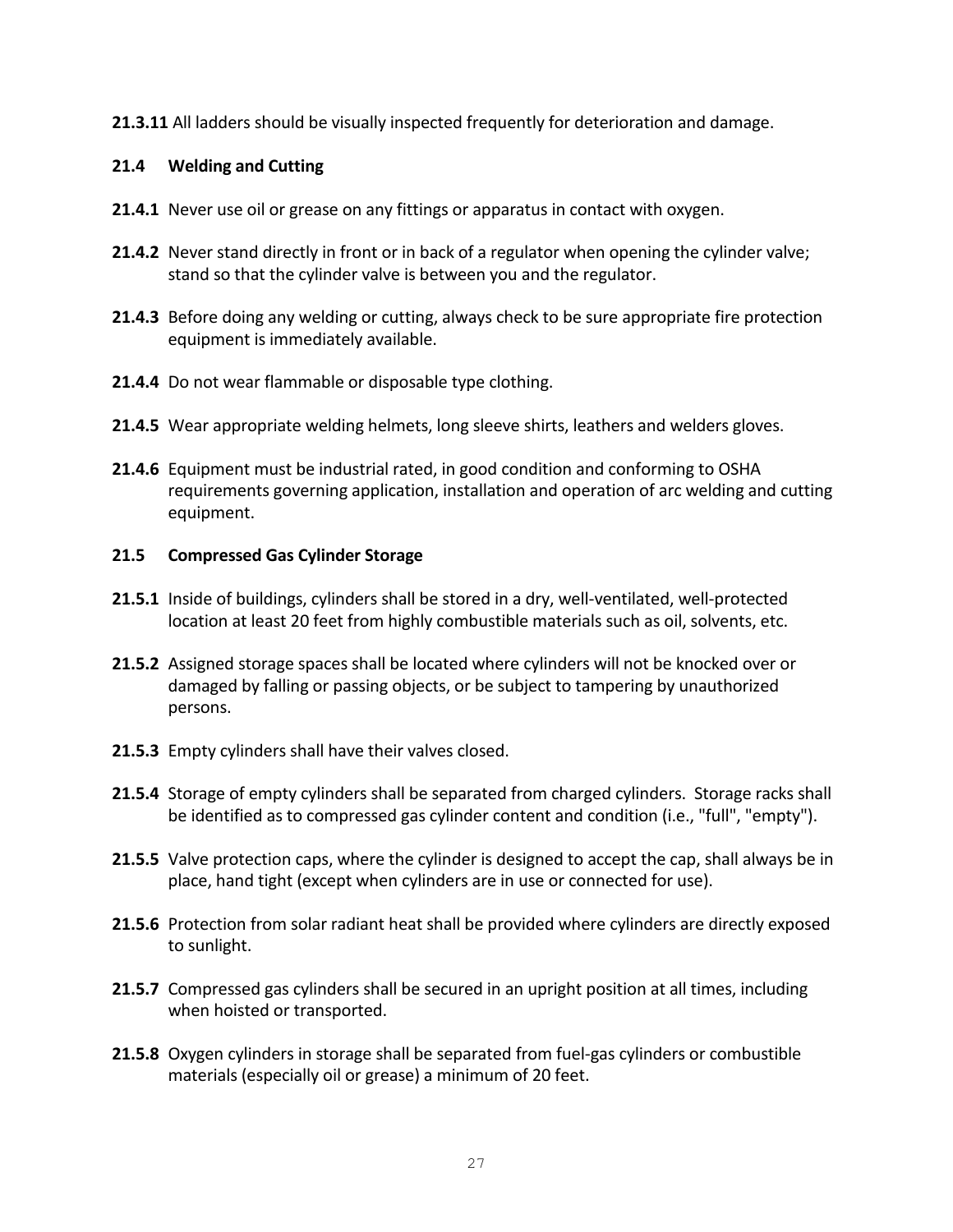#### **21.6 Ground Equipment Safety**

- **21.6.1** Always wear appropriate personal protective equipment.
- **21.6.2** Employees shall not operate equipment until they have been trained and documentation is on file.
- **21.6.3** Equipment shall never be left unattended with motors running.
- **21.6.4** Employees shall inspect areas to be mowed for foreign objects, such as, wires, stones, bottle caps, sticks, etc. Such objects shall be removed from the area before mowing.
- **21.6.5** Do not run engines in a confined area without adequate ventilation. The exhaust fumes are hazardous and could be deadly.
- **21.6.6** Employees should warn bystanders of the danger of flying objects. Employees should take extreme precautions when there are people in the immediate area, especially children. People should be kept clear of areas of operation.
- **21.6.7** All shields, safety devices, and decals shall be kept in place, and if any are defective or damaged, they shall be repaired or replaced before operating the equipment. **No equipment safety device shall be bypassed.**
- **21.6.8** There should not be a passenger on the machine unless the machine is designed with an extra seat for the purpose of carrying a passenger.
- **21.6.9** Always keep hands and feet away from the undercarriage of a mower when in operation.
- **21.6.10** When working in the sun, employees should protect their face, neck, ears, hands, and arms from ultraviolet rays.
- **21.6.11** Cutting units shall be raised when driving from one work area to another.
- **21.6.12** Always before any servicing or adjusting of equipment, stop the engine, remove the key from the switch, and pull the high tension wire off the spark plug to prevent accidental starting of the engine.
- **21.6.13** Never refuel equipment while it is running.
- **21.6.14** Do not remove the fuel cap from the tank when the engine is running or hot.
- **21.6.15** Do not smoke while handling gasoline.
- **21.6.16** Fuel the tank outdoors and not over one inch from the top of the tank.
- **21.6.17** Wipe up any spilled gasoline.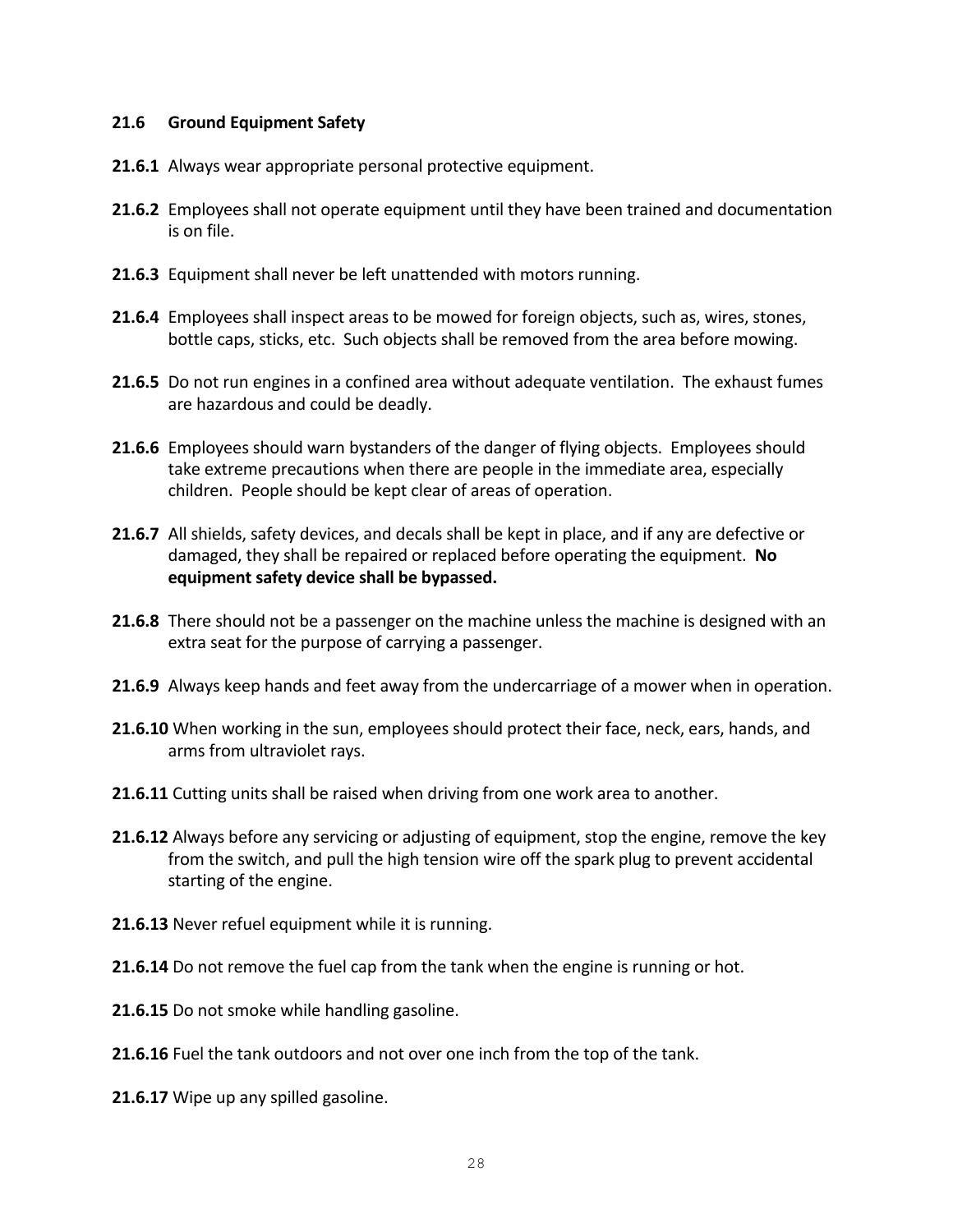#### **21.6.18** Employees should never attempt to lift or load a mower alone.

#### **21.7 Tree Trimming and Chain Saw Safety**

- **21.7.1** Before starting any tree operations, the trees within the surrounding area and the area itself should be checked for any dangerous conditions.
- **21.7.2** Except in case of emergency, tree work should be avoided when trees are wet, during high winds, or storm situations.
- **21.7.3** Ropes shall be used for lowering or raising tools unless a bucket truck is being used.
- **21.7.4** Ropes of suitable length shall be used for lowering limbs.
- **21.7.5** Tools should never be left in trees during breaks, lunch hour or overnight.
- **21.7.6** Special caution should be taken when working around live wires. Any wires broken during tree work shall be reported to the proper utility company. Fallen wires should be guarded until the utility service person arrives.
- **21.7.8** In case of contact with live wires, do not touch the victim. Separate the victim from the wire by use of non-conductive materials. Immediately call 911.
- **21.7.9** Never walk with a chain saw running.
- **21.7.10** Always stand behind the end of the chain saw when cutting never stand at the side.
- **21.7.11** Avoid using the tip of the saw for cutting.
- **21.7.12** Never replace the chain on the guide rail groove when the motor is running.
- **21.7.13** Never refuel chain saws while they are running.

#### **21.8 Electrical Safety**

- **21.8.1** Ensure that all electrical tools and equipment are properly grounded or double insulated. Visually inspect daily for kinks, cuts, and cracked jackets.
- **21.8.2** If an electrical tool sparks or tingles, it shall be taken out of service and tagged for repairs.
- **21.8.3** Always disconnect tools from the power source before making adjustments or attachment changes. Follow lock-out, tag-out procedures.
- **21.8.4** Protect cords from damage caused by traffic, sharp corners, and pinching.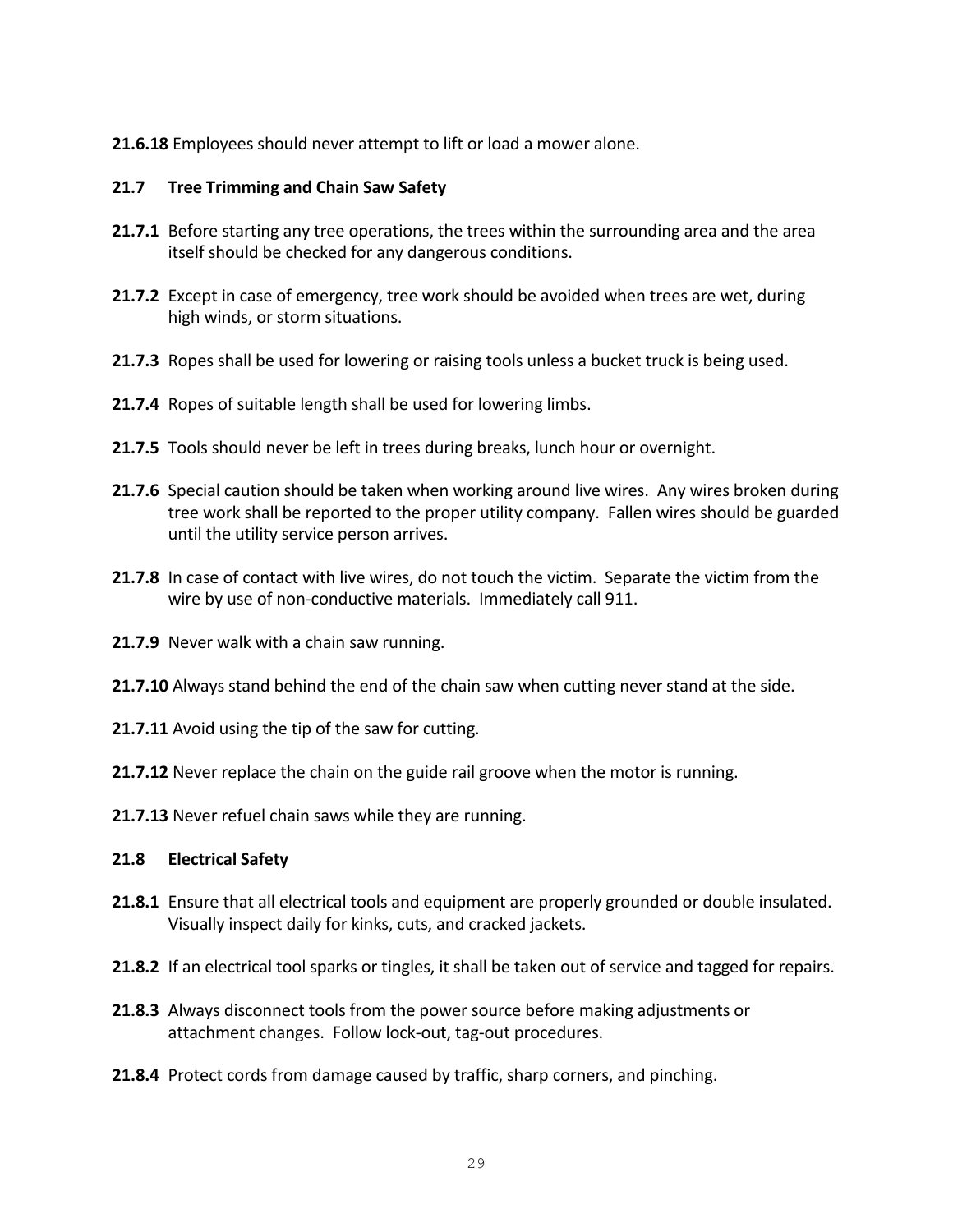**21.8.5** Do not use electrical power cords or equipment while standing in water.

- **21.8.6** Keep cords out of puddles.
- **21.8.7** Place cords so that they will not present a tripping hazard.
- **21.8.8** Disconnect cords by pulling the plug, not the cord.

# **SECTION 22 - WORKING IN THE PUBLIC RIGHT-OF-WAY**

### **22.1 General**

**22.1.1** Florida Department of Transportation rules and regulations in the DOT *Index 600* and the Manual for Uniform Traffic Control Devices procedures shall be followed.

# **SECTION 23 - COUNTY PARKS, BUILDINGS, ROADS, AND ROAD SIGN INSPECTION**

#### **23.1 County-wide Observation and Reporting**

**23.1.1** All Division/Department employees shall observe hazardous conditions of County parks, buildings, roads, and traffic signs or lights. Some examples would include unsafe playground equipment, pot holes in road ways, faded or bent signage and traffic lights that are not working properly. Employees shall immediately report observations needing attention to their Supervisor, who shall then report it to the Department responsible for the maintenance and repairs.

# **SECTION 24 - VEHICLE USE**

**24.1 General**

 **NOTE: According to BCC policy, smoking in vehicles is strictly prohibited.** 

**24.1.1** Vehicles shall be utilized in accordance with the Walton County Vehicle Usage Assignment Policy which states the following:

#### **"County vehicles will be used only by designated employees within the scope and purpose of official business."**

**24.1.2** Safety belts shall be worn at all times by the driver and all passengers. Violators will be subject to disciplinary action. Safety seat belt violations will be included in the annual Motor Vehicle Report review.

> **Employees should note that the Florida's Workers' Compensation Law, Section 440.09 (5) Florida Statutes, provides for a reduction of normal compensation by twenty-five percent (25%) if an employee is injured as a result of his/her**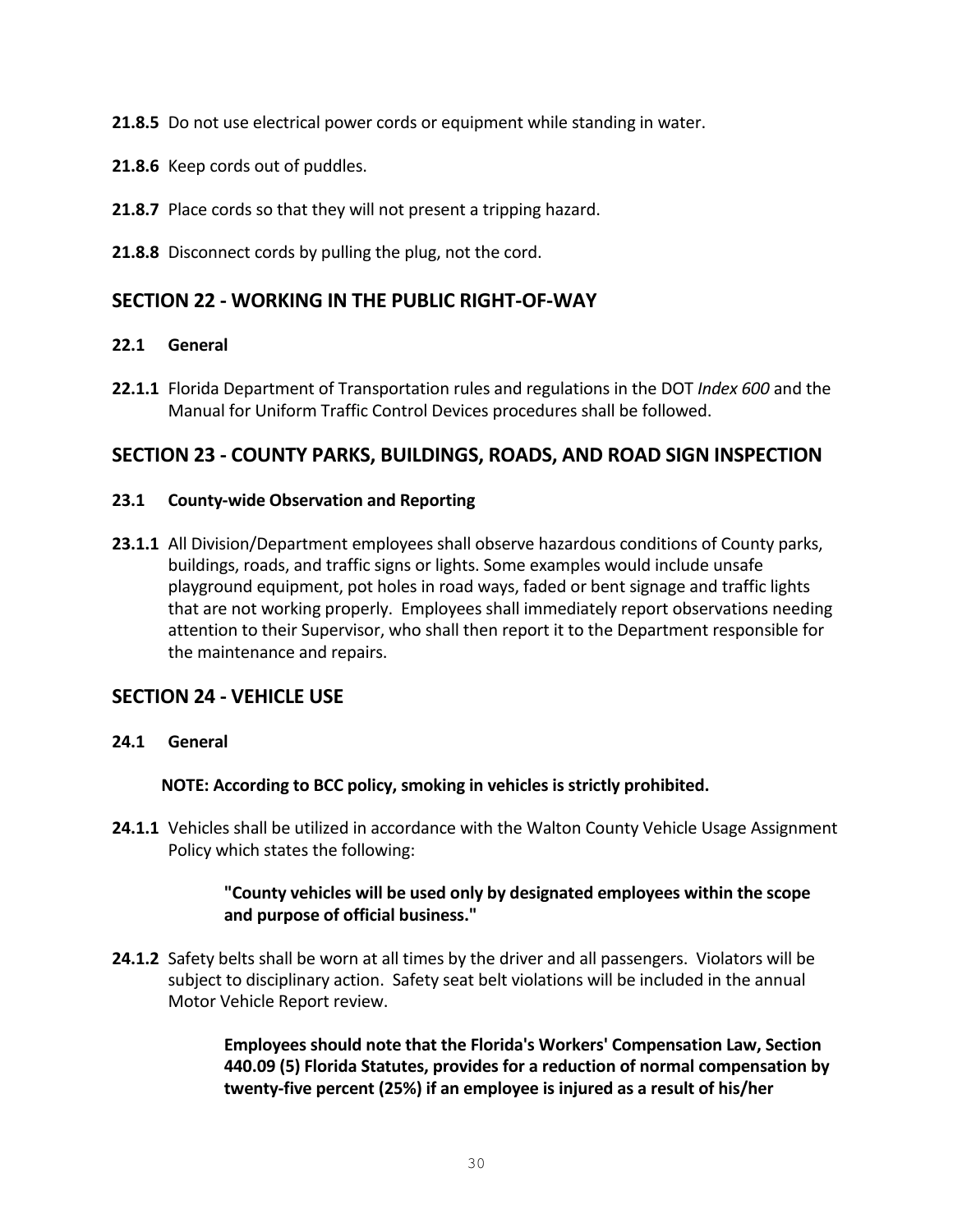#### **knowing refusal to use safety appliances or to observe a lawful safety rule.**

#### **24.2 Alcohol and Drugs**

**24.2.1** The use of any County equipment, including vehicles, is prohibited from any employee who has consumed alcoholic beverages, illegal substances, or taken medications that may cause drowsiness, dizziness, or impairment of normal functions or reflexes.

#### **24.3 Traffic Violations**

- **24.3.1** Authorized drivers must carry a proper and valid Florida Driver's License at all times while operating a County vehicle. Suspension or loss of driving privileges shall be subject to the provisions in the Walton County Personnel Policies and Procedures Manual.
- **24.3.2** Employees shall be solely responsible for the payment of traffic fines for moving or parking violations.
- **24.3.3** Employees shall strictly obey posted speed limits.

# **SECTION 25 - MOTOR EQUIPMENT AND VEHICLE SAFETY AND MAINTENANCE**

#### **25.1 General Vehicle Safety Policies**

- **25.1.1** When a trailer is in tow, there shall be safety chains of sufficient strength and appropriate security connections to maintain connection of the trailer to the pulling vehicle under all conditions while the vehicle is towing the trailer.
- **25.1.2** Drivers shall not cross any railroad crossing when the crossing warning lights are activated.
- **25.1.3** When necessary, drivers shall enlist the assistance of the passenger or another employee to guide them when backing. If the driver is alone, he/she shall exit the vehicle and inspect the area before backing up.
- **25.1.4** Riding on the sides, tool boxes, tailgates, roof, or standing/sitting in the back of any moving truck is prohibited.
- **25.1.5** Getting on or off a vehicle is prohibited while the vehicle is in motion.
- **25.1.6** No more than three persons shall ride in the front seat of any vehicle. In a vehicle with only two single front seats, there shall be only one person per seat.
- **25.1.7** Safety belts shall be worn at all times by the driver and all passengers. Violators will be subject to disciplinary action. Safety seat belt violations will be included in the annual Motor Vehicle Report review.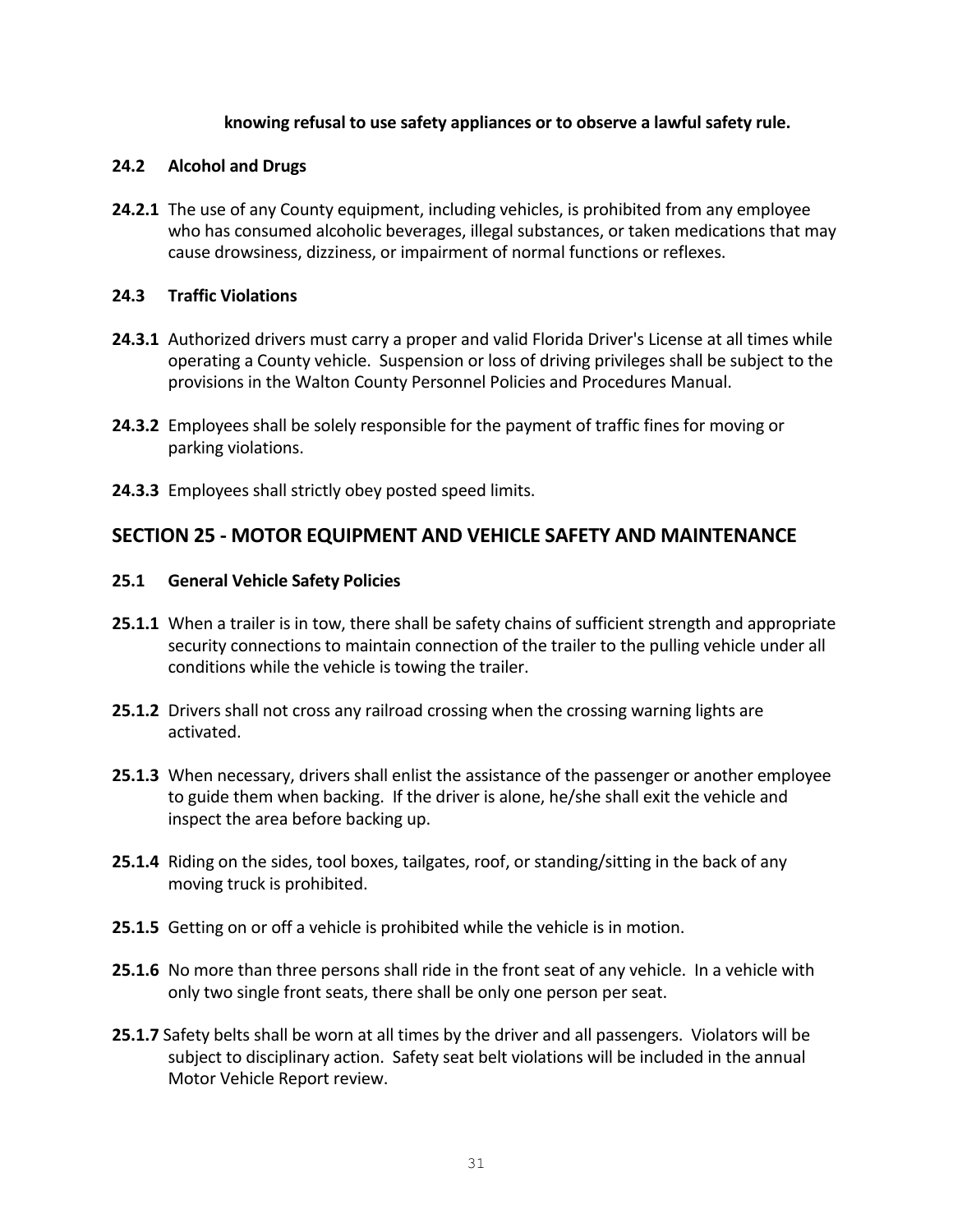- **25.1.8** Tailgates shall be up and locked when vehicles so equipped are in motion. If the situation requires the tailgate to remain open, red flags shall be attached to the outward corners of the gate.
- **25.1.9** All items to be transported shall be secured. Any cargo extending beyond the boundaries of the vehicle shall be clearly marked with a red warning flag.
- **25.1.10** Roll covers shall be used and in place when hauling loads.

# **25.2 Parking Safety**

- **25.2.1** Employees shall not park County vehicles in "No Parking" zones except in an emergency or in the required performance of official duties. When a situation requires a vehicle to be parked in the "No Parking" zone, the driver shall activate emergency blinkers.
- **25.2.2** No vehicle shall be left unattended with the key in the ignition.
- **25.2.3** Vehicles shall be locked when not in use.
- **25.2.4** Employees shall not park County vehicles facing traffic except in the case of an emergency.
- **25.2.5** In the daily operation of a County vehicle, the employee shall survey the area when approaching to determine if parking can be accomplished without backing.
- **25.2.6** Before departing the parked location, the employee shall perform a walk-a-round inspection (referred to as a Circle of Safety) to identify any potential hazards.

#### **25.3 Large Mobile Equipment Safety**

- **25.3.1** Passengers shall ride only in seats so designed for passengers.
- **25.3.2** If possible or necessary, equipment operators shall enlist the assistance of another employee to guide them when backing up.
- **25.3.3** Construction type equipment shall travel at no more than 20 MPH and use the right lane except when a left turn is required. Operators of such equipment shall give the right-ofway to all other motor vehicles. Equipment headlights will be on at all times when traveling. This type of equipment shall display the orange triangular slow moving vehicle sign on the rear of the vehicle.

#### **25.4 Vehicle Preventive Maintenance and Inspection**

**25.4.1** Employees assigned a vehicle or given the responsibility of driving a piece of equipment shall be responsible for conducting a safety check of the vehicle/equipment prior to its use.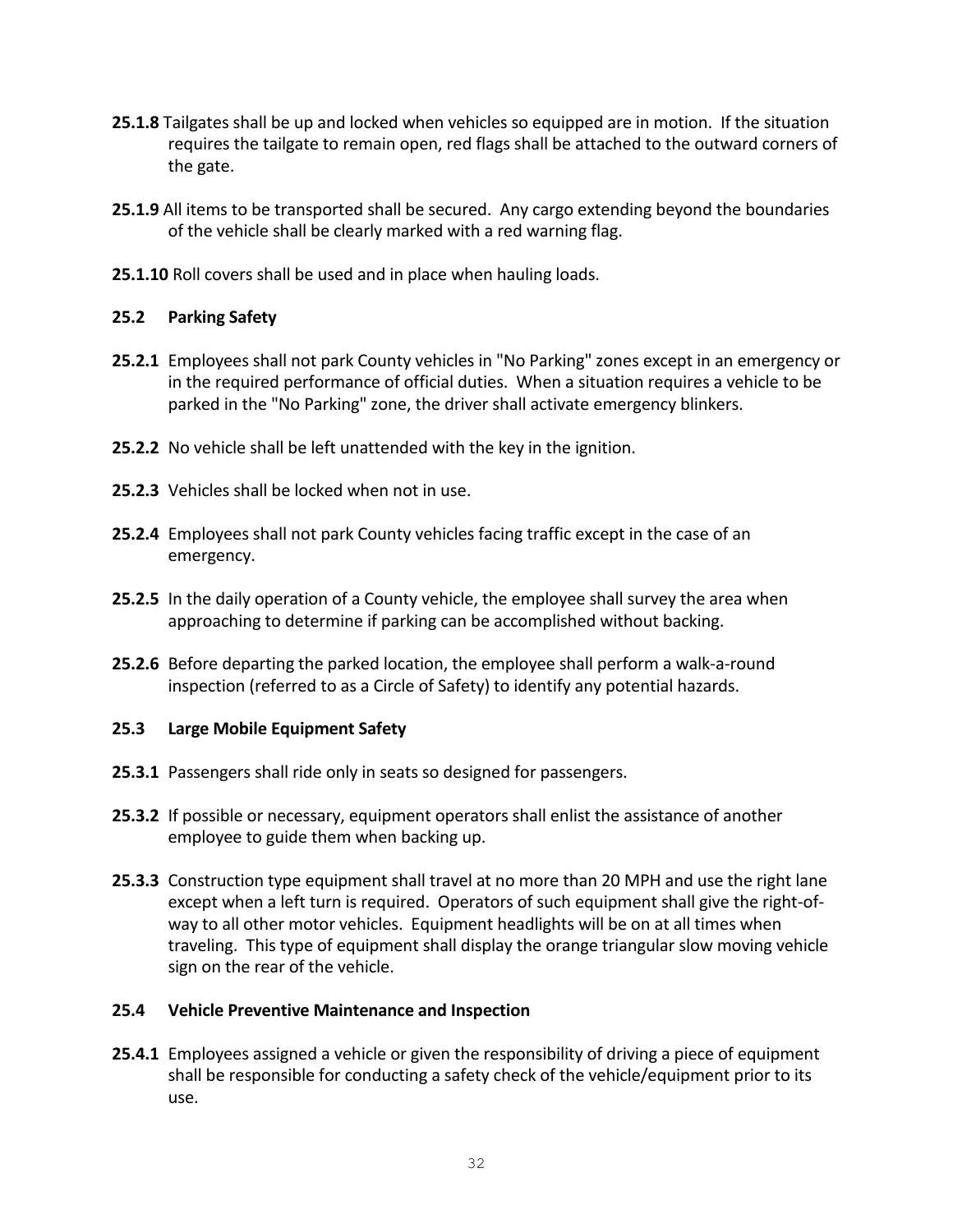**25.4.2** Equipment inspections should be conducted according to the manufacturer's equipment manual, or license guidelines specific to the equipment.

#### **25.5 Vehicle Accident Response Procedures**

**25.5.1** All County vehicles should have in the glove compartment an envelope containing insurance information and procedures on what to do if an employee is involved in an accident.

# **SECTION 26 - MAINTENANCE SHOP SAFETY**

**26.1** The normal activities of motor vehicle maintenance shops present numerous hazards to maintenance personnel. It is essential that adequate safety standards be prescribed and observed by all shop personnel to promote efficiency and reduce the possibility of personal injury and property damages. The following safety rules shall be adhered to by shop employees and enforced by shop supervisors.

#### **26.2 General**

- **26.2.1** The use of tools and equipment shall occur in accordance with the tools and equipment safety section of this manual.
- **26.2.2** When working on equipment, the appropriate lockout/tag out procedures shall be followed in accordance with that Chapter 10 of this manual.
- **26.2.3** Repair shops shall be adequately ventilated to protect against exposure to hazardous concentrations of carbon monoxide gas. If necessary, move any equipment with the engine running to the outside or attach a hose to the muffler leading to the outside.
- **26.2.4** Mechanics shall only work under adequate illumination at all work areas.
- **26.2.5** Mechanics shall not wear rings or other jewelry when working on motor vehicles, when servicing batteries, when operating rotating machine shop equipment, or when working on, or around, electrical equipment.
- **26.2.6** A safety solvent (combustible rather than flammable) shall be provided for cleaning parts. Never use carbon tetrachloride, gasoline, or any other hazardous material for this purpose.
- **26.2.7** Personal areas and wash areas will be maintained in a clean condition and provided with the proper towels and soap.

#### **26.3 Maintenance Activities**

**26.3.1** Gasoline, oil, or other liquids and materials shall not be drained in areas where they are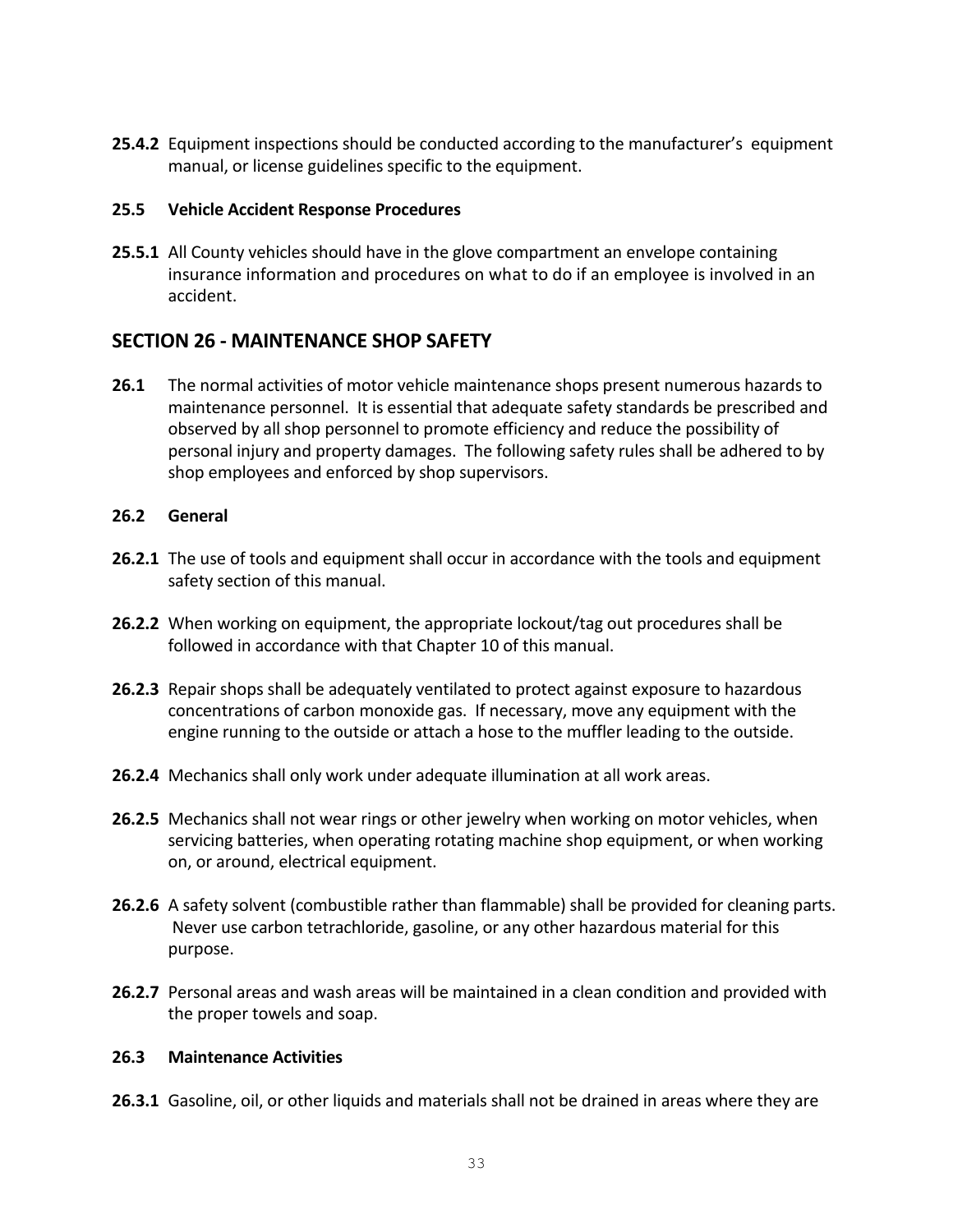likely to enter storm sewers and sewage systems. Petroleum shall be drained into buckets and then the waste oil storage tank for proper disposal.

- **26.3.2** Mechanics shall use safety props for vehicle hoods when working on engines under alligator type hoods.
- **26.3.3** Vehicles that are jacked up or hung up on hoist chains shall be blocked with pyramid jacks, trestles, or substantial wood blocking before a mechanic can begin repairs underneath.
- **26.3.4** No employee shall be permitted to work inside a vehicle that is blocked up while another employee is working underneath.
- **26.3.5** Mechanics working underneath vehicles shall ensure that their legs do not protrude in aisles, exposing themselves to injury and creating a tripping hazard.
- **26.3.6** Jack handles shall not be left extended in aisles. The handle should be removed or placed upright.

#### **26.4 Tire Repair**

- **26.4.1** Back support belts shall always be worn. Hand trucks or other lifting equipment shall be used when possible.
- **26.4.2** Extension handles or cheaters shall not be used with wrenches when removing lug nuts. An air operated wrench shall be used when possible. A penetrate oil should be used on nuts that are "frozen".
- **26.4.3** A safety cage shall be used when inflating tires equipped with lock rings. The mechanic should turn his/her face away from the tire and stand to the side when inflating it. Mechanics shall not hold tire between the legs when inflating.

#### **26.5 Elevating Type Lifts**

- **26.5.1** A safety leg shall be provided for elevating lifts. Tripping the safety leg to lower the lift shall be done by a procedure which will not permit an employee to get under the lift.
- 26.5.2 Stop chocks shall be provided for all lifts.
- **26.5.3** No one shall be permitted to remain in a vehicle while it is being lifted.
- **26.5.4** Rocking lifts during the lubrication process shall not be permitted.
- **26.5.5** All lifts hydraulic cylinder and lines shall be subject to regular inspections to ensure safe operation.
- **26.5.6** Never overload hoists or lifts, follow the manufacturer's recommended weight limits.